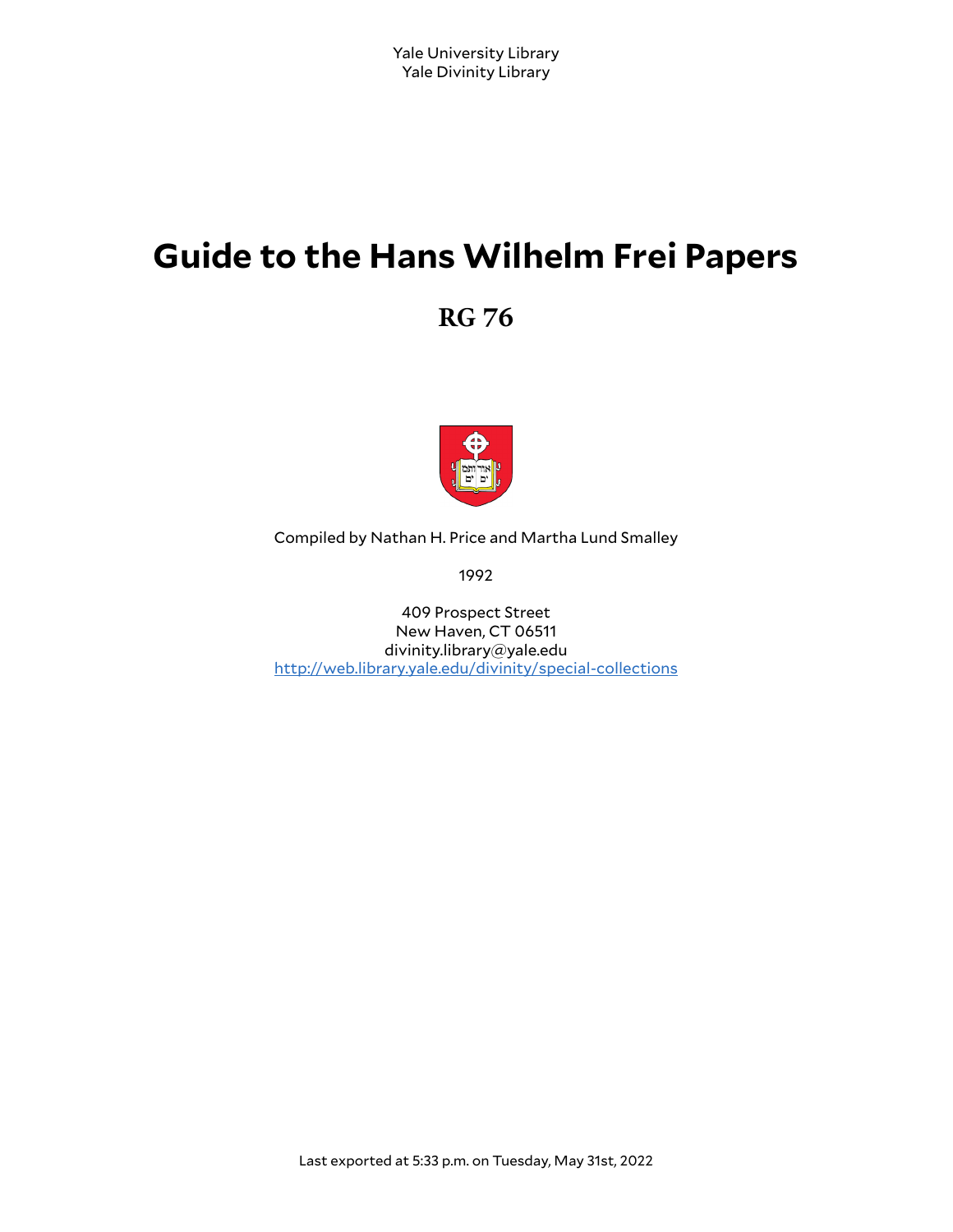# **Table of Contents**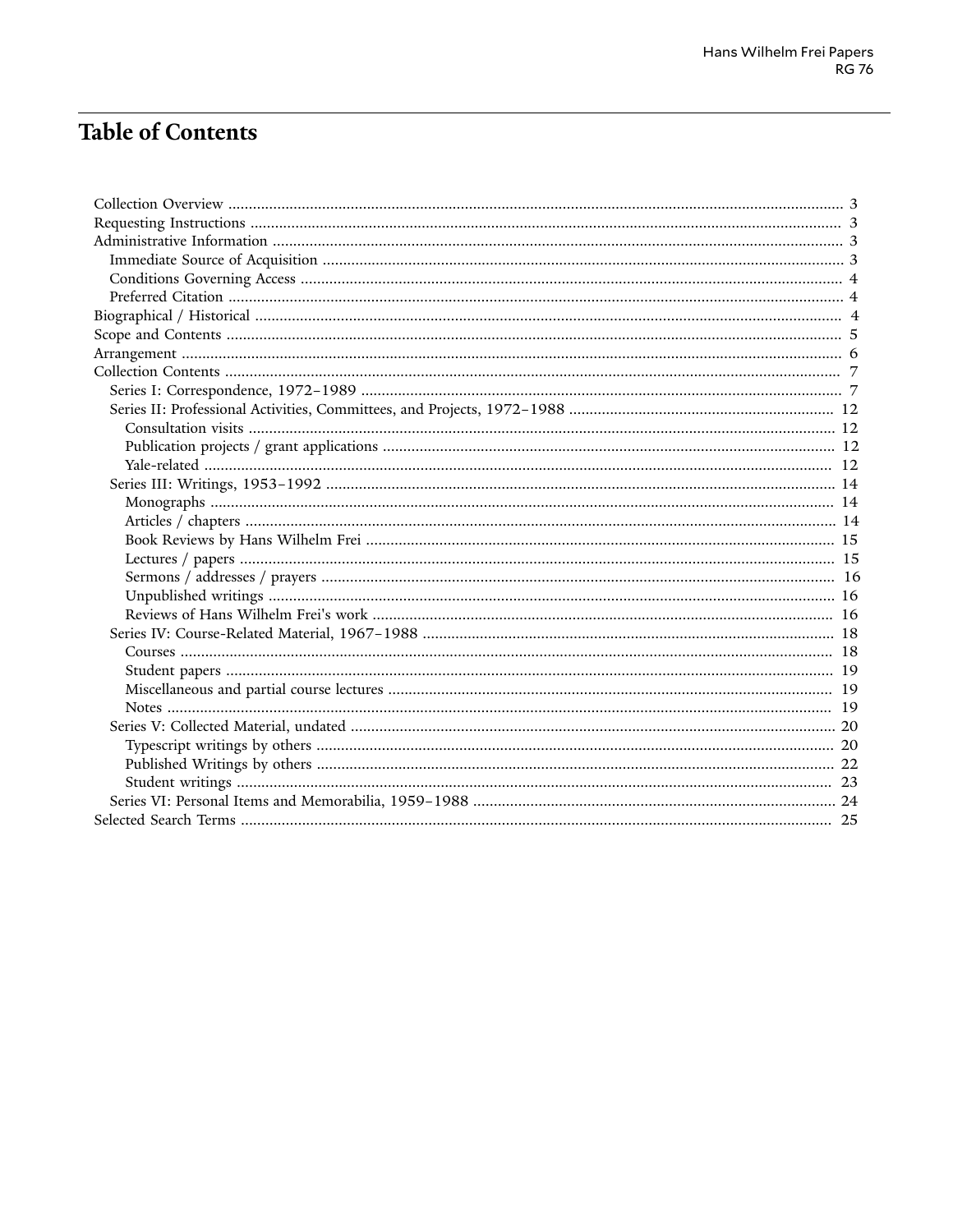# <span id="page-2-0"></span>**Collection Overview**

|                                                 | <b>REPOSITORY:</b> Yale Divinity Library<br>409 Prospect Street<br>New Haven, CT 06511<br>divinity.library@yale.edu<br>http://web.library.yale.edu/divinity/special-collections                                                                                                                                                                                                                                                                                                                                                                                                                                                                                                                                                                                                             |
|-------------------------------------------------|---------------------------------------------------------------------------------------------------------------------------------------------------------------------------------------------------------------------------------------------------------------------------------------------------------------------------------------------------------------------------------------------------------------------------------------------------------------------------------------------------------------------------------------------------------------------------------------------------------------------------------------------------------------------------------------------------------------------------------------------------------------------------------------------|
| <b>CALL NUMBER: RG 76</b>                       |                                                                                                                                                                                                                                                                                                                                                                                                                                                                                                                                                                                                                                                                                                                                                                                             |
|                                                 | <b>CREATOR:</b> Frei, Hans W.                                                                                                                                                                                                                                                                                                                                                                                                                                                                                                                                                                                                                                                                                                                                                               |
|                                                 | <b>TITLE:</b> Hans Wilhelm Frei Papers                                                                                                                                                                                                                                                                                                                                                                                                                                                                                                                                                                                                                                                                                                                                                      |
|                                                 | <b>DATES: 1953-1992</b>                                                                                                                                                                                                                                                                                                                                                                                                                                                                                                                                                                                                                                                                                                                                                                     |
| PHYSICAL DESCRIPTION: 12 linear feet (28 boxes) |                                                                                                                                                                                                                                                                                                                                                                                                                                                                                                                                                                                                                                                                                                                                                                                             |
| <b>LANGUAGE: English</b>                        |                                                                                                                                                                                                                                                                                                                                                                                                                                                                                                                                                                                                                                                                                                                                                                                             |
|                                                 | <b>SUMMARY:</b> The papers document in a thorough way the last two decades of Frei's<br>professional career - his writings, lectures, courses taught at Yale, and<br>University-related activities. Hans Wilhelm Frei was born in Germany in 1922,<br>attended secondary school in England, and emigrated to the United States<br>in 1938. He received a B.S. from North Carolina State College, a B.D. from Yale<br>Divinity School, and a Ph.D. from Yale. He was professor of religion at Wabash<br>College and the Episcopal Theological Seminary of the Southwest before<br>joining the Yale faculty in 1957. Frei served as Master of Ezra Stiles College<br>from 1972 to 1980. He was chairman of the Department of Religious Studies<br>at Yale from 1983 to 1986. He died in 1988. |
|                                                 | <b>ONLINE FINDING AID:</b> To cite or bookmark this finding aid, please use the following link: https://<br>hdl.handle.net/10079/fa/divinity.076                                                                                                                                                                                                                                                                                                                                                                                                                                                                                                                                                                                                                                            |

## <span id="page-2-1"></span>**Requesting Instructions**

To request items from this collection for use on site, please use the request links in the HTML version of this finding aid, available at <https://hdl.handle.net/10079/fa/divinity.076>.

Key to the container abbreviations used in the PDF finding aid:

b. box<br>f. fold

folder

# <span id="page-2-2"></span>**Administrative Information**

# <span id="page-2-3"></span>**Immediate Source of Acquisition**

Gift of Geraldine Frei.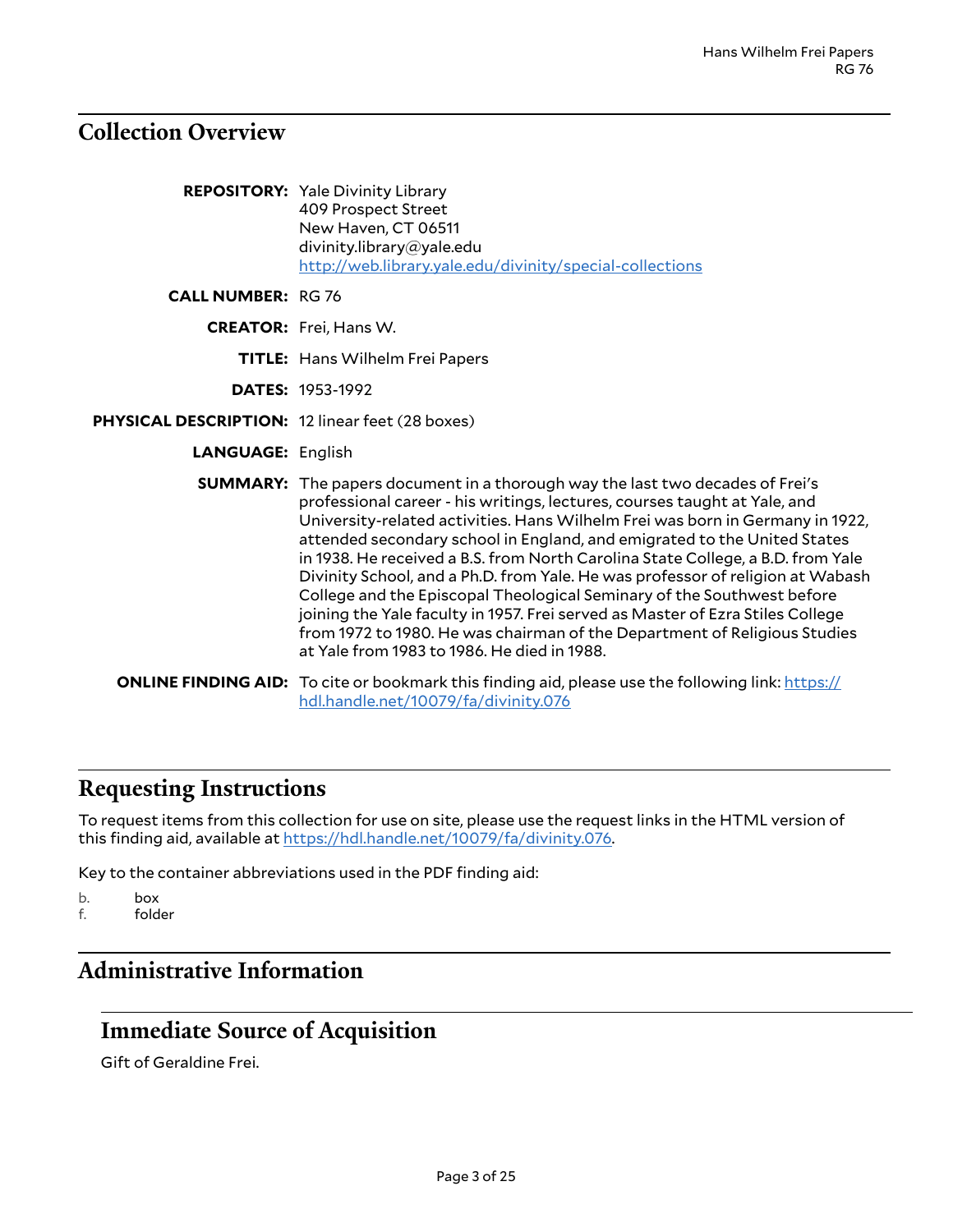# <span id="page-3-0"></span>**Conditions Governing Access**

The collection is open for research.

# <span id="page-3-1"></span>**Preferred Citation**

Hans Wilhelm Frei Papers (RG 76), Special Collections, Yale Divinity School Library.

<span id="page-3-2"></span>

| Biographical / Historical |                                                                                                                                               |  |  |
|---------------------------|-----------------------------------------------------------------------------------------------------------------------------------------------|--|--|
| Date                      | Event                                                                                                                                         |  |  |
| 1922 April 29             | $\circ$ Born in Breslau, Germany to Wilhelm and Magda Frankfurter Frei; his father was<br>on the medical faculty of the University of Breslau |  |  |
| 1935-1938                 | o Attended Friends' School, Saffron Walden, Essex, England                                                                                    |  |  |
| 1938                      | ○ Emigrated to United States                                                                                                                  |  |  |
| 1942                      | ○ B.S., North Carolina State College                                                                                                          |  |  |
| 1945                      | ⊙ B.D., Yale Divinity School                                                                                                                  |  |  |
| 1945-1947                 | o Minister, First Baptist Church, North Stratford, New Hampshire                                                                              |  |  |
| 1947                      | o Entered Graduate School of Yale University                                                                                                  |  |  |
| 1948                      | ○ Married Geraldine Frost Nye -- children: Thomas (1952), Jonathan (1955), Emily<br>(1957)                                                    |  |  |
| 1950-1953                 | o Assistant Professor of Religion, Wabash College, Indiana                                                                                    |  |  |
| 1953-1956                 | o Associate Professor of Theology, Episcopal Theological Seminary of the<br>Southwest                                                         |  |  |
| 1954                      | o Visiting Lecturer, Southern Methodist University                                                                                            |  |  |
| 1956                      | o Ph.D., Yale University                                                                                                                      |  |  |
| 1956-1957                 | o Professor of Theology, Episcopal Theological Seminary of the Southwest                                                                      |  |  |
| 1957-1963                 | o Assistant Professor of Religious Studies, Yale University                                                                                   |  |  |
| 1959-1960                 | ○ Morse Fellow; Fulbright Award for research at the University of Göttingen,<br>Germany                                                       |  |  |
| 1963-1974                 | o Associate Professor of Religious Studies, Yale                                                                                              |  |  |
| 1966-1967                 | $\circ$ American Association of Theological Schools Fellowship and Yale Senior Faculty<br>Fellowship for research at Cambridge, England       |  |  |
| 1970-1971                 | o Acting Master, Silliman College                                                                                                             |  |  |
| 1972-1980                 | o Master, Ezra Stiles College                                                                                                                 |  |  |
| 1974-1988                 | o Professor of Religious Studies, Yale                                                                                                        |  |  |
| 1975-1976                 | o Chairman, Council of Masters                                                                                                                |  |  |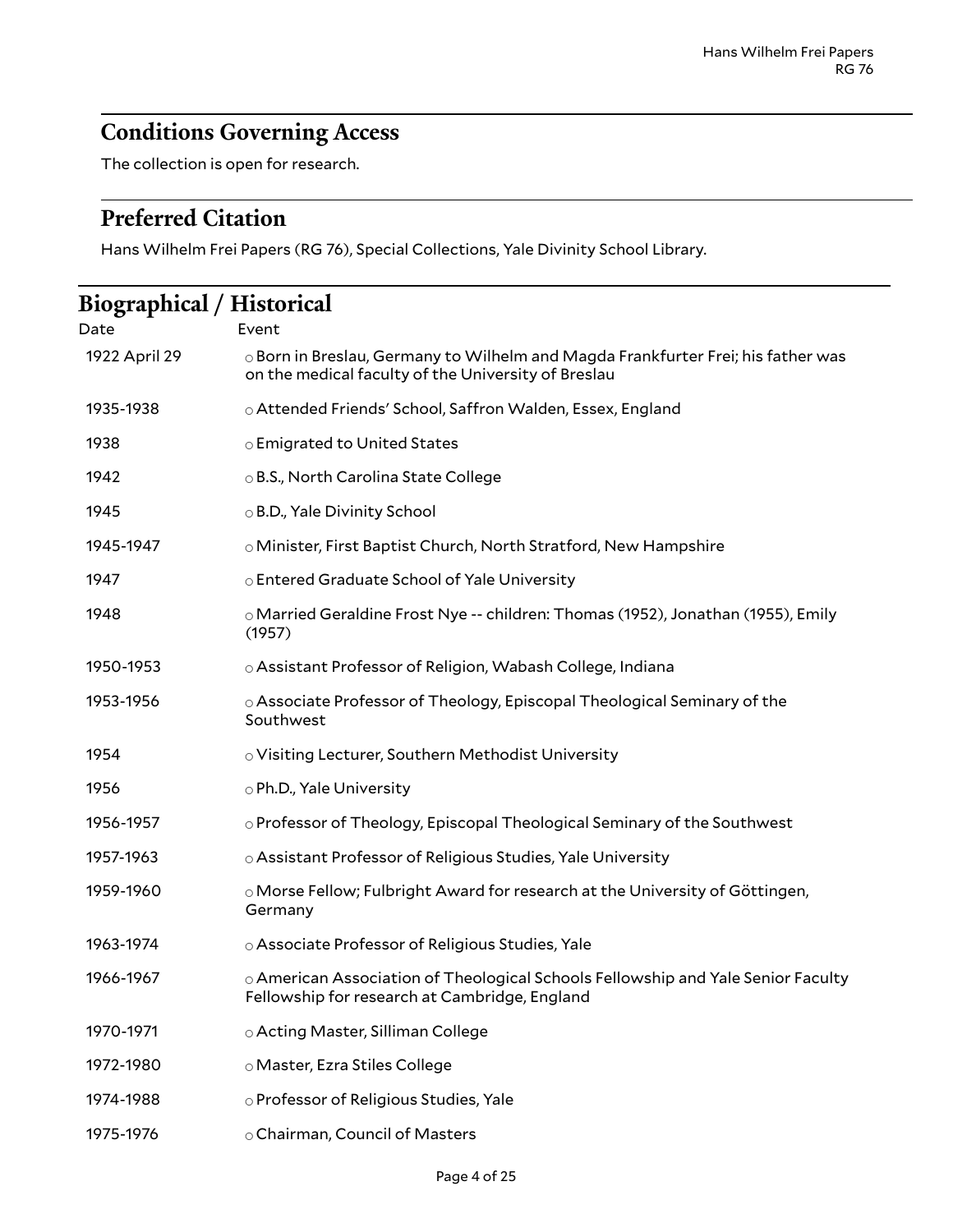| Date              | Event                                                                                                                                           |
|-------------------|-------------------------------------------------------------------------------------------------------------------------------------------------|
| 1976              | $\circ$ National Endowment for the Humanities Summer Seminar director at Yale; taught<br>"Modernity as Temptation", course for college teachers |
| 1978              | ○ George F. Thomas Memorial Lecture, Princeton University                                                                                       |
| 1983              | ⊙ Shaffer Lectures, Yale Divinity School                                                                                                        |
| 1983-1986         | $\circ$ Chairman, Department of Religious Studies, Yale                                                                                         |
| 1987              | ○ Edward Cadbury Lectures, University of Birmingham, England                                                                                    |
| 1988 September 12 | ∩ Died                                                                                                                                          |

# <span id="page-4-0"></span>**Scope and Contents**

These papers document in a thorough way the last two decades of Frei's professional career - his writings, lectures, courses taught at Yale, and university-related activities. Hundreds of letters and myriad legal-size yellow notepads combine to illustrate in vivid ways the Frei traits mentioned by colleagues at his memorial service: "intellectual powers of the highest order", "unparalleled generosity and subtlety of sensibility", "modesty", "candid honesty", "warm fairness", "academic parent", "a great teacher", "departmental and university citizen". One cannot read through these papers without sharing in some small way the "unutterable sense of loss" experienced by his colleagues and friends at the time of his death. (Phrases taken from the tributes offered by David Kelsey, George Lindbeck, Wayne Meeks, and Gene Outka at the memorial service for Frei, September 22, 1988. See Box 27, Folder 339)

The Correspondence of Series I dates from 1972 to 1988 and is primarily with colleagues, editors, publishers, students and former students. There is no family correspondence. Some letters relate to his activities as Master of Ezra Stiles college (1972-1980) but the majority deal with academic and professional matters. Frequent correspondents include: William Clebsch, George Hunsinger, Paul Meyer, Gordon Michalson, Jr., Paul Ramsey, Ronald Thiemann and Charles Wood. Substantive letters to Gary Comstock and William Placher include notable exposition of Frei's thought. There is relatively little correspondence with Yale colleagues.

Frei's extensive involvement in Yale University affairs is documented in Series II, Professional Activities / Projects / Committees, but it is clear that a substantial amount of decision making and discussion in the Yale sphere was done in personal or telephone conversation.

Documentation of Frei's Writings in Series III is quite complete. A bibliography of Frei's works in the first folder of the Series provides more complete bibliographical information than is available in the folder listings. Published and unpublished articles, lectures, reviews and papers are included in various formats - offprints, photocopies, handwritten and typescript. Early drafts of Frei's booklength publications are not included. Reflections written for weddings and memorial services, in the Sermons/addresses/prayers section of the Series provide insight into Frei's sensibility. Some of the writings have been transcribed and are available online: see <http://divinity-adhoc.library.yale.edu/HansFreiTranscripts/>

The Course-related Material of Series IV includes syllabi, collected articles, and exam questions, but is primarily comprised of notes and lectures written out on the yellow legal-size notepads for which Frei was renowned. The material in this Series, as in most of the others, dates only from the last two decades of Frei's life.

Series V, Collected Material, includes scholarly writings by others in both typescript and published formats. Some of the typescript papers sent to Frei by colleagues may have been published at a later time. Some of the writings in this Series are annotated extensively by Frei. The Series also includes a sampling of dissertation drafts and comprehensive exam questions for Frei's graduate students and a few student papers collected by Frei which were not written for his courses. Additional collected writings are to be found amidst the course-related materials of Series IV.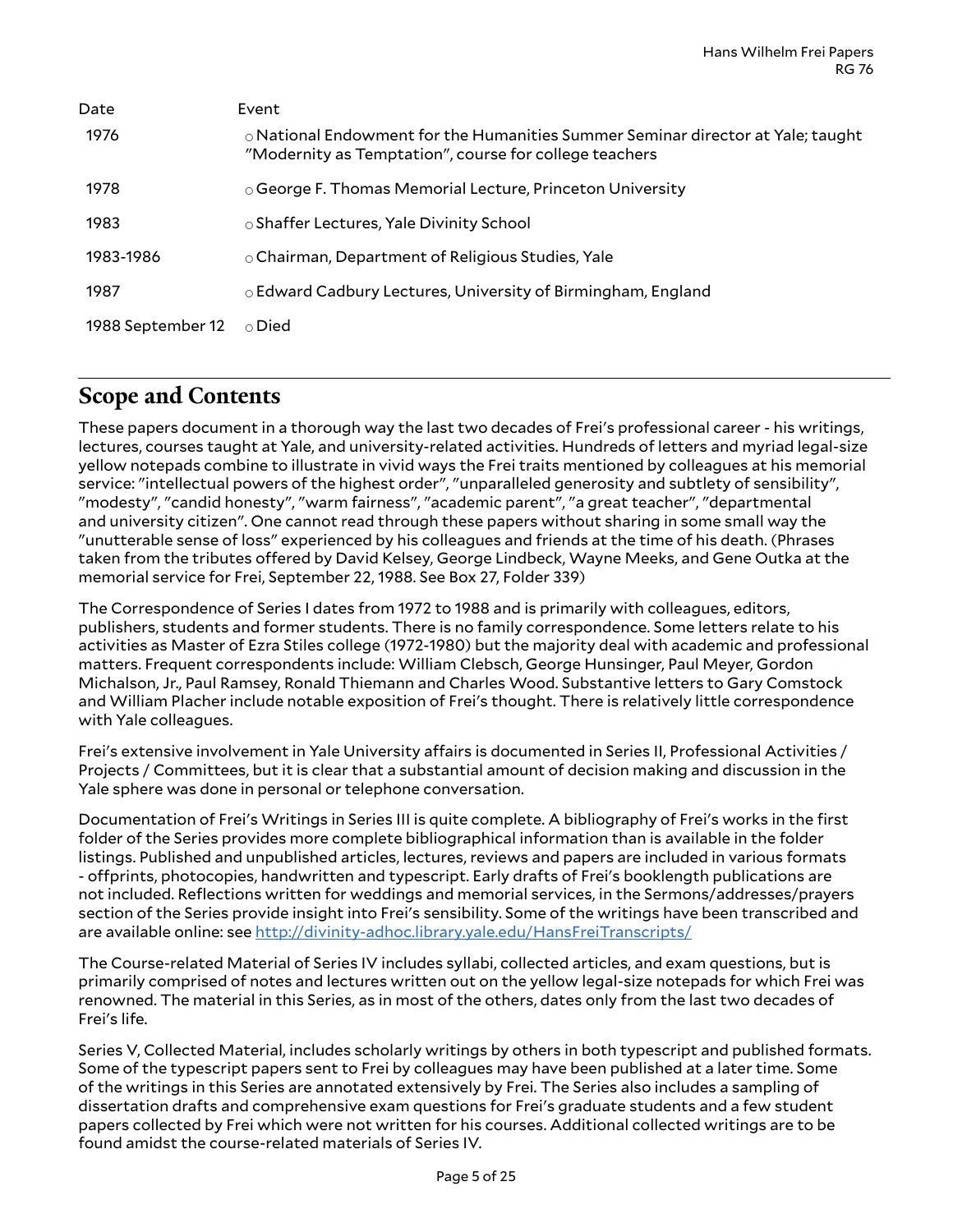Series VI, Personal Items and Memorabilia, contains a small assortment of material documenting Frei's life and work. Various versions of his curriculum vitae are included, as well as his calendar/date books for the years 1959 to 1977. Also included in this Series are samples of the letters of recommendation for which Frei was renowned.

### <span id="page-5-0"></span>**Arrangement**

I. Correspondence, 1972-1988 II. Professional Activities / Committees / Projects, 1972-1988 III. Writings, 1957-1992 IV. Course-related Material, 1967-1988 V. Collected Material VI. Personal Items and Memorabilia, 1959-1988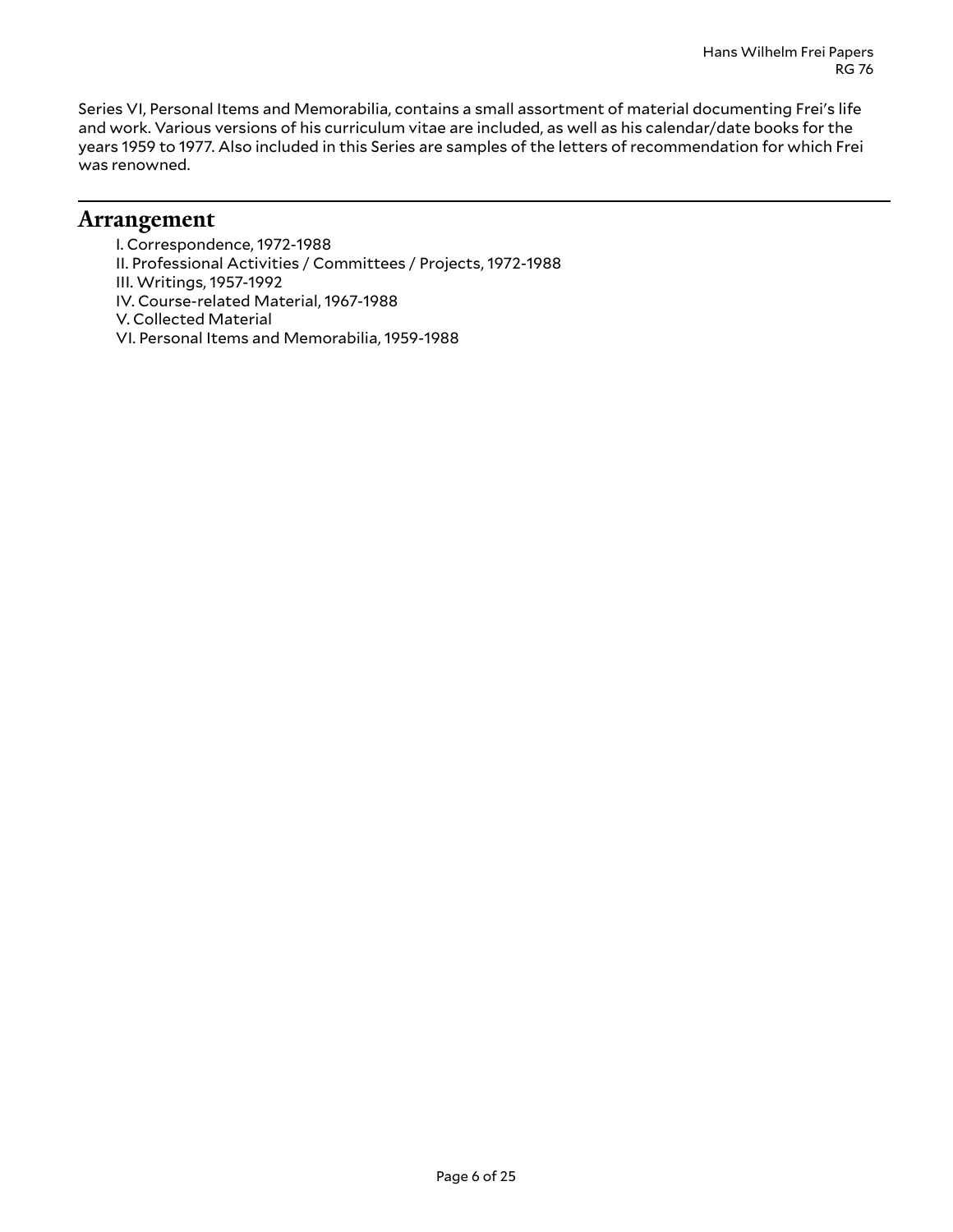# <span id="page-6-1"></span><span id="page-6-0"></span>**Collection Contents Series I: Correspondence, 1972–1989**

Letters are arranged alphabetically by sender or recipient other than Frei. Frequent or notable correspondents are listed separately while less substantial correspondence is grouped under the first letter of the sender or recipient's surname. Following the alphabetical sequence are two sets of samples of letters - those regarding candidates for openings in religious studies departments and those related to Frei's activities as Master of Ezra Stiles College.

| b. 1, f. 1      | A                                   |            |
|-----------------|-------------------------------------|------------|
| b. 1, f. 2      | Ahlstrom, Sydney                    | 1983       |
| b. 1, f. 3      | Anderegg, Johannes                  | 1978-1979  |
| b. 1, f. 4      | Ba - Bi                             |            |
| b. 1, f. 5      | $BI - Br$                           |            |
| b. 1, f. 6      | Bu                                  |            |
| b. 1, f. 7      | Baker, Russell                      | 1976, 1979 |
| b. 1, f. 8      | Barr, James                         | 1974-1979  |
| b. 1, f. 9      | Bradt, Ray                          | 1974-1981  |
| b. 1, f. 10     | Ca-Cl                               |            |
| b. 1, f. 11     | Co                                  |            |
| b. 1, f. 12     | Cr - Cu                             |            |
| b. 1, f. 13     | Capps, Walter H.                    | 1972-1986  |
| b. 1, f. 14     | Clayton, John Powell                | 1973-1984  |
| b. 1, f. 15, 16 | Clebsch, William                    | 1973-1983  |
| b. 1, f. 17     | Cohen, Gerson D.                    | 1984       |
| b. 1, f. 18     | Da                                  |            |
| b. 1, f. 19     | Di - Do                             |            |
| b. 1, f. 20     | $Dr - Du$                           |            |
| b. 1, f. 21     | Davies, Gordon K.                   | 1972-1984  |
| b. 1, f. 22     | Davies, J.G. (re: Cadbury lectures) | 1984       |
| b. 1, f. 23     | E                                   |            |
| b. 1, f. 24     | $Fa$ - $Fl$                         |            |
| b. 1, f. 25     | Fo-Fr                               |            |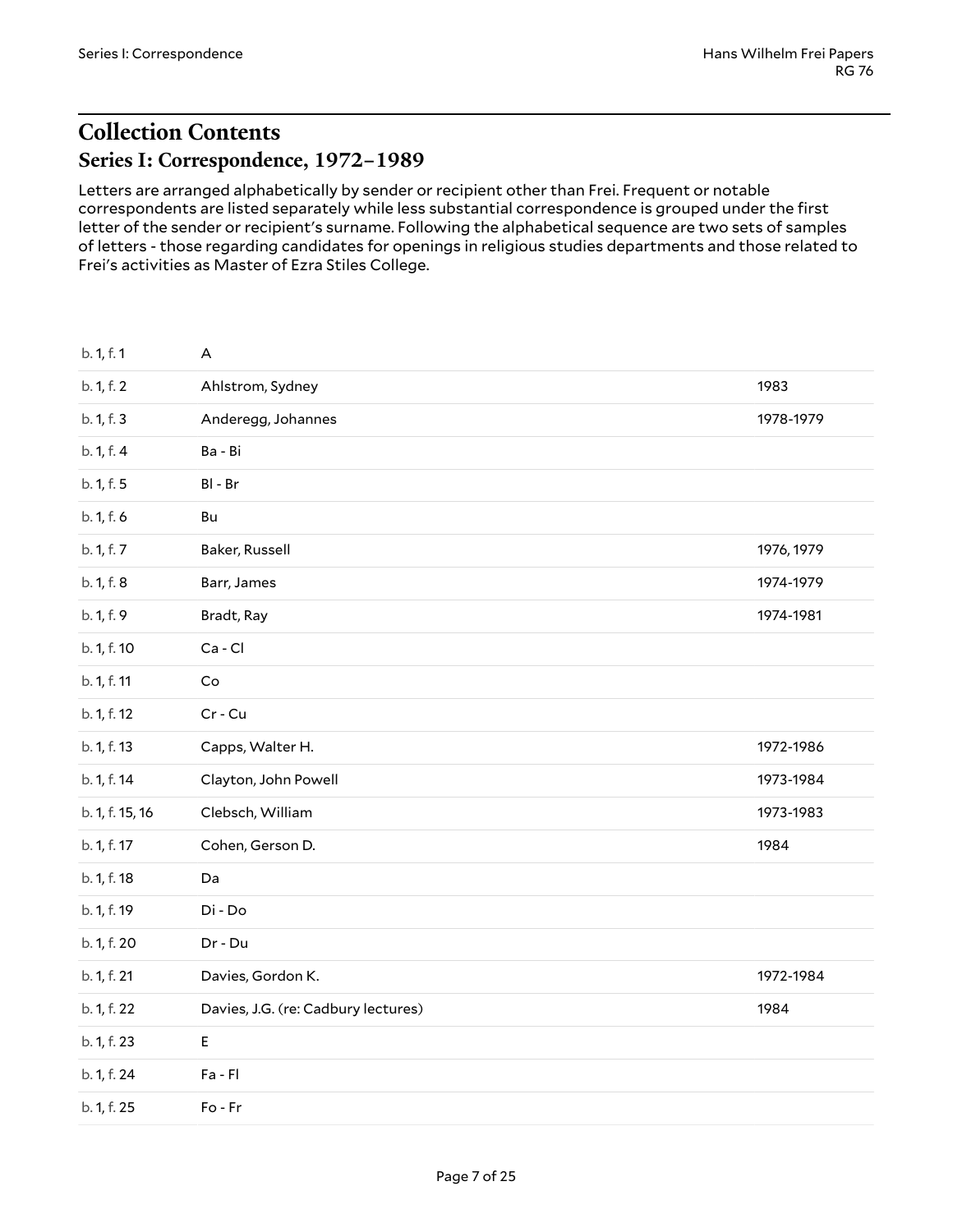| b. 1, f. 26 | Ferreira, Mary Ann (Jamie)                                                                                            | 1976-1983,<br>undated |
|-------------|-----------------------------------------------------------------------------------------------------------------------|-----------------------|
| b. 2, f. 27 | Ford, David                                                                                                           | 1973-1989             |
|             | Includes correspondence received from David Ford: letters from Frei to Ford and<br>wife, from Geraldine Frei to Fords |                       |
| b. 2, f. 28 | Foreman, Terry                                                                                                        | 1973-1979             |
| b. 2, f. 29 | <b>Fortress Press</b>                                                                                                 | 1973-1987             |
| b. 2, f. 30 | Ga-Go                                                                                                                 |                       |
| b. 2, f. 31 | Gr - Gu                                                                                                               |                       |
| b. 2, f. 32 | Gerrish, Brian                                                                                                        | 1979-1986             |
| b. 2, f. 33 | Giamatti, A. Bartlett                                                                                                 | 1975-1985             |
| b. 2, f. 34 | Guggenheim Foundation                                                                                                 | 1980-1983             |
| b. 2, f. 35 | Gunneman, Jon                                                                                                         | 1975-1980             |
| b. 2, f. 36 | Ha                                                                                                                    |                       |
| b. 2, f. 37 | He - Hj                                                                                                               |                       |
| b. 2, f. 38 | Ho - Hy                                                                                                               |                       |
| b. 2, f. 39 | Harvey, Van                                                                                                           | 1976-1984             |
| b. 2, f. 40 | Heaney, James                                                                                                         | 1977-1984             |
| b. 2, f. 41 | Heyer, George S., Jr.                                                                                                 | 1974-1985             |
| b. 2, f. 42 | Hilke, Elisabeth                                                                                                      | 1972-1976             |
| b. 2, f. 43 | Hodgson, Peter                                                                                                        | 1973-1984             |
| b. 2, f. 44 | Hunsinger, George                                                                                                     | 1979-1986             |
| b. 2, f. 45 | L                                                                                                                     |                       |
| b. 2, f. 46 | J                                                                                                                     |                       |
| b. 2, f. 47 | Jackson, Darrell (re: William Christian symposium)                                                                    | 1973-1974             |
| b. 2, f. 48 | Jodock, Darrell                                                                                                       | 1974-1988             |
| b. 2, f. 49 | Journal of the American Academy of Religion                                                                           | 1974, 1976, 1984      |
| b. 2, f. 50 | Ka - Ke                                                                                                               |                       |
| b. 2, f. 51 | Ki - Ku                                                                                                               |                       |
| b. 3, f. 52 | Keck, Leander                                                                                                         | 1975-1982             |
| b. 3, f. 53 | La                                                                                                                    |                       |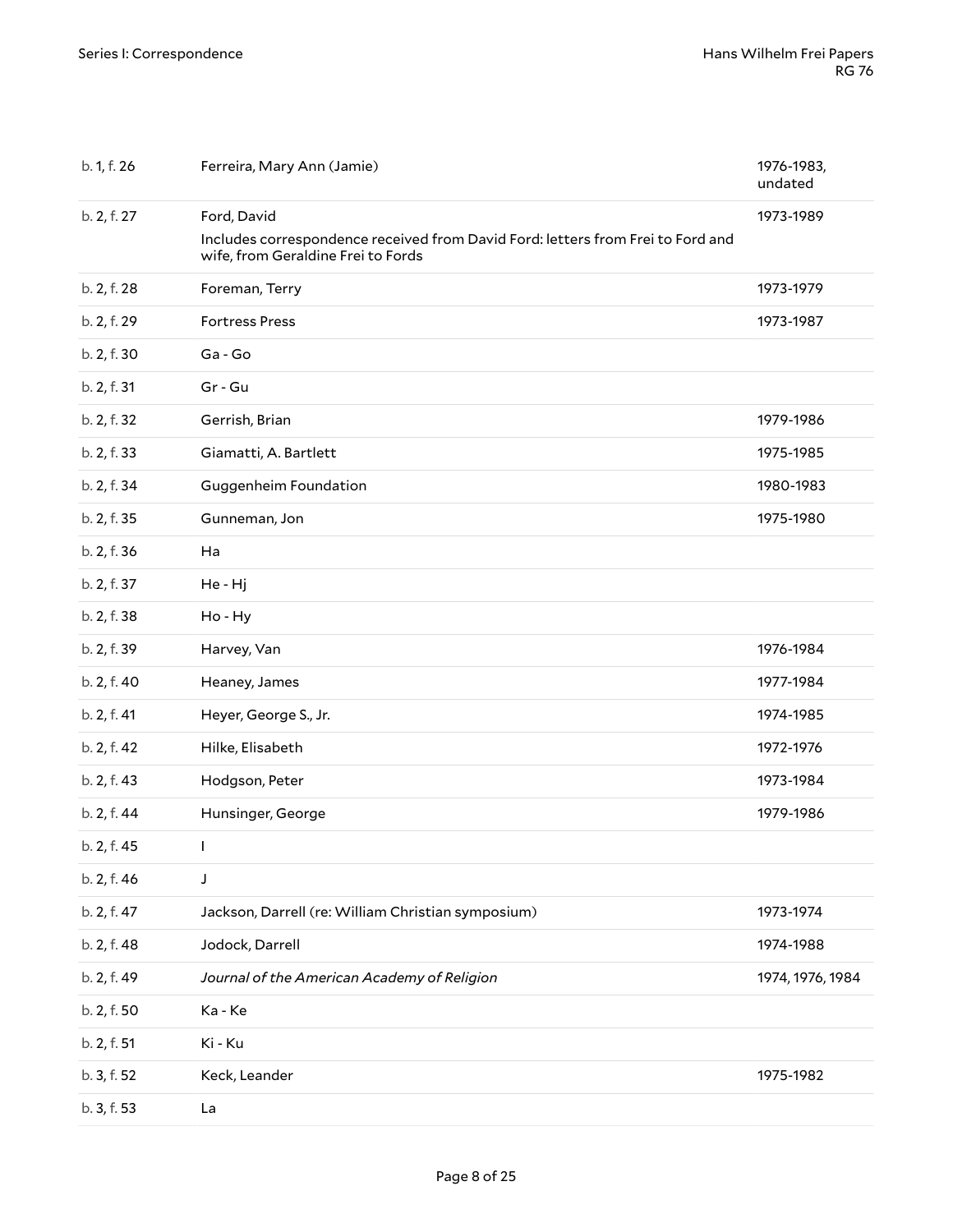| 1975-1985 |
|-----------|
| 1979      |
| 1974-1984 |
|           |
|           |
|           |
|           |
| 1976-1986 |
| 1972-1980 |
| 1973-1986 |
| 1973-1988 |
| 1976-1983 |
|           |
|           |
| 1975-1977 |
| 1981      |
| 1978-1988 |
|           |
| 1973-1984 |
|           |
|           |
| 1981-1984 |
| 1973-1988 |
| 1973-1982 |
|           |
|           |
| 1978-1982 |
|           |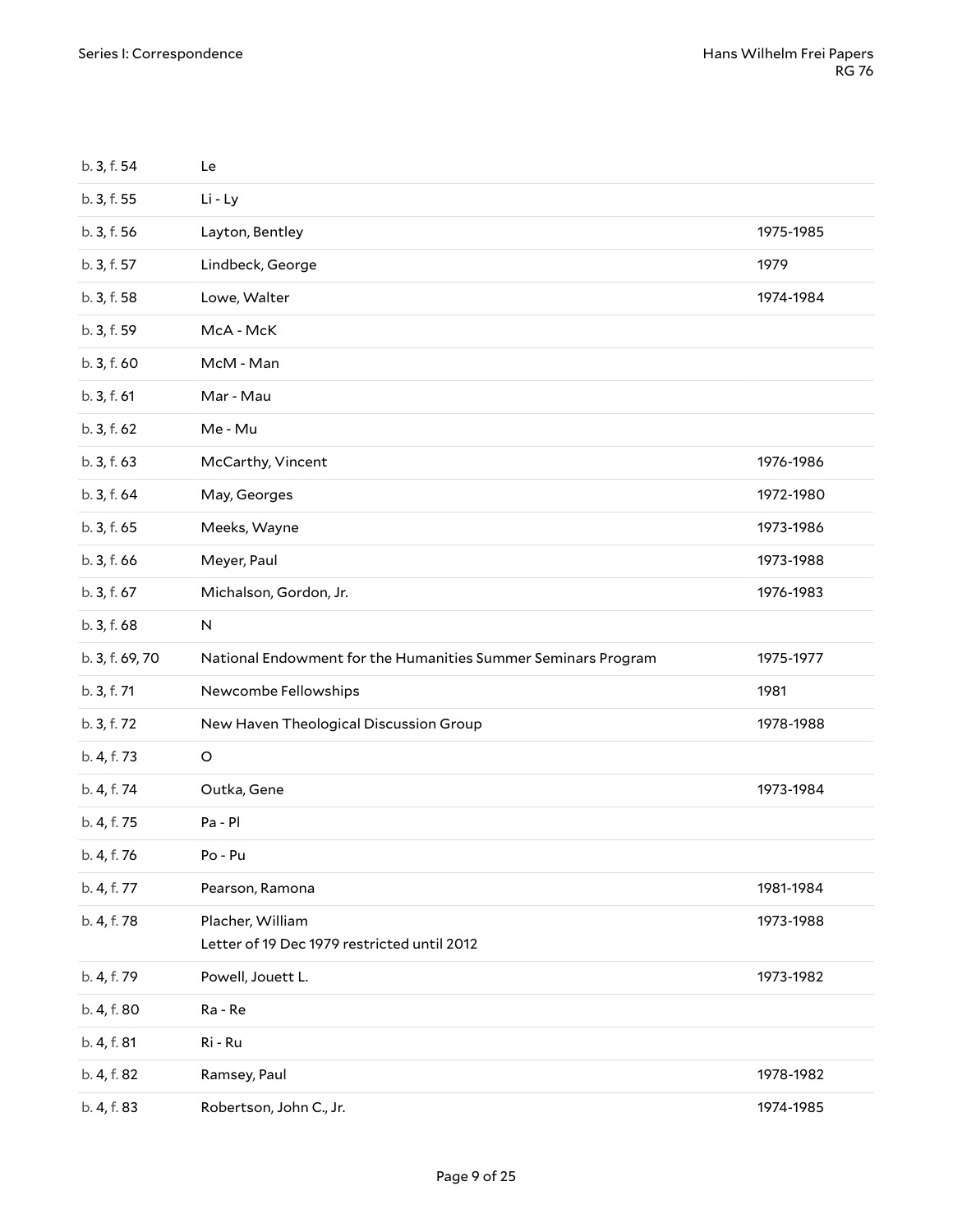| b. 4, f. 84  | Sa                                                                 |            |
|--------------|--------------------------------------------------------------------|------------|
| b. 4, f. 85  | Sc-Se                                                              |            |
| b. 4, f. 86  | Sh - Si                                                            |            |
| b. 4, f. 87  | Sm - Sp                                                            |            |
| b. 4, f. 88  | St                                                                 |            |
| b. 4, f. 89  | $Su - Sz$                                                          |            |
| b. 4, f. 90  | Schutz, John                                                       | 1973-1978  |
| b. 4, f. 91  | Sherry, Patrick                                                    | 1983-1984  |
| b. 4, f. 92  | Sykes, Stephen                                                     | 1972-1988  |
| b. 4, f. 93  | Ta - Th                                                            |            |
| b. 4, f. 94  | $To - Ty$                                                          |            |
| b. 4, f. 95  | Thiemann, Ronald                                                   | 1974-1986  |
| b. 4, f. 96  | Thiemann, Ronald (re: "Legacy of H. Richard Niebuhr" conference)   | 1987-1988  |
| b. 5, f. 97  | U                                                                  |            |
| b. 5, f. 98  | Union Theological Seminary, New York                               | 1980-1983  |
|              |                                                                    |            |
| b. 5, f. 99  | Updike, John                                                       | 1979       |
| b. 5, f. 100 | V                                                                  |            |
| b. 5, f. 101 | Vance, Cyrus                                                       | 1985, 1988 |
| b. 5, f. 102 | Wa - We                                                            |            |
| b. 5, f. 103 | Wh - Wil                                                           |            |
| b. 5, f. 104 | Win - Wy                                                           |            |
| b. 5, f. 105 | Welch, Claude                                                      | 1973-1979  |
| b. 5, f. 106 | Wilder, Amos N.                                                    | 1975       |
| b. 5, f. 107 | Wiles, Maurice                                                     | 1978-1984  |
| b. 5, f. 108 | Wood, Charles                                                      | 1973-1988  |
| b. 5, f. 109 | Woolverton, John                                                   | 1974-1984  |
| b. 5, f. 110 | <b>Yale University Press</b>                                       | 1973-1984  |
| b. 5, f. 111 | Y, Z, first name only                                              |            |
| b. 5, f. 112 | Regarding candidates for openings in religious studies departments | 1972-1979  |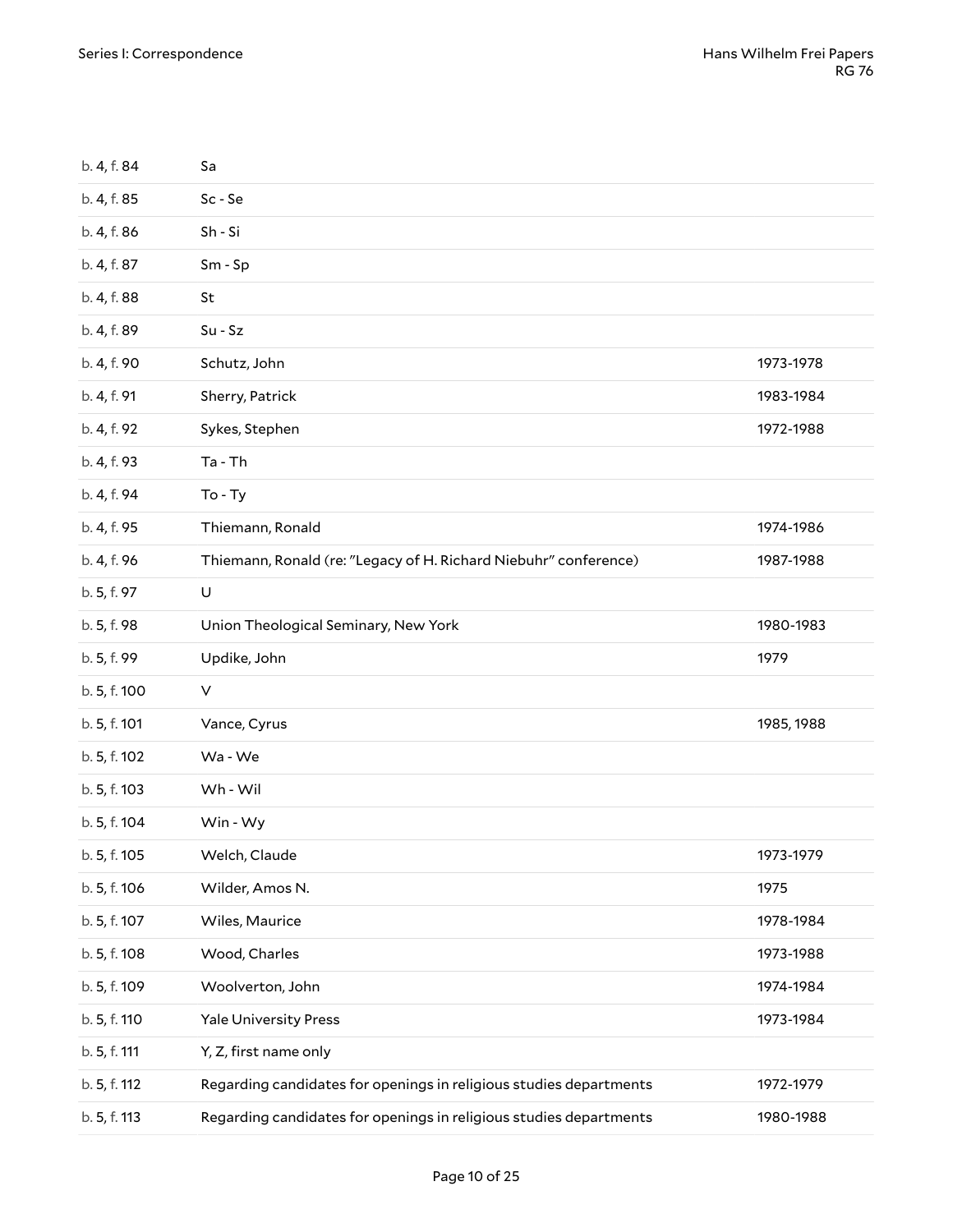| b. 5, f. 114 | Related to Frei's activities as Master of Ezra Stiles College | 1972-1978 |
|--------------|---------------------------------------------------------------|-----------|
| b. 5, f. 115 | Related to Frei's activities as Master of Ezra Stiles College | 1979-1983 |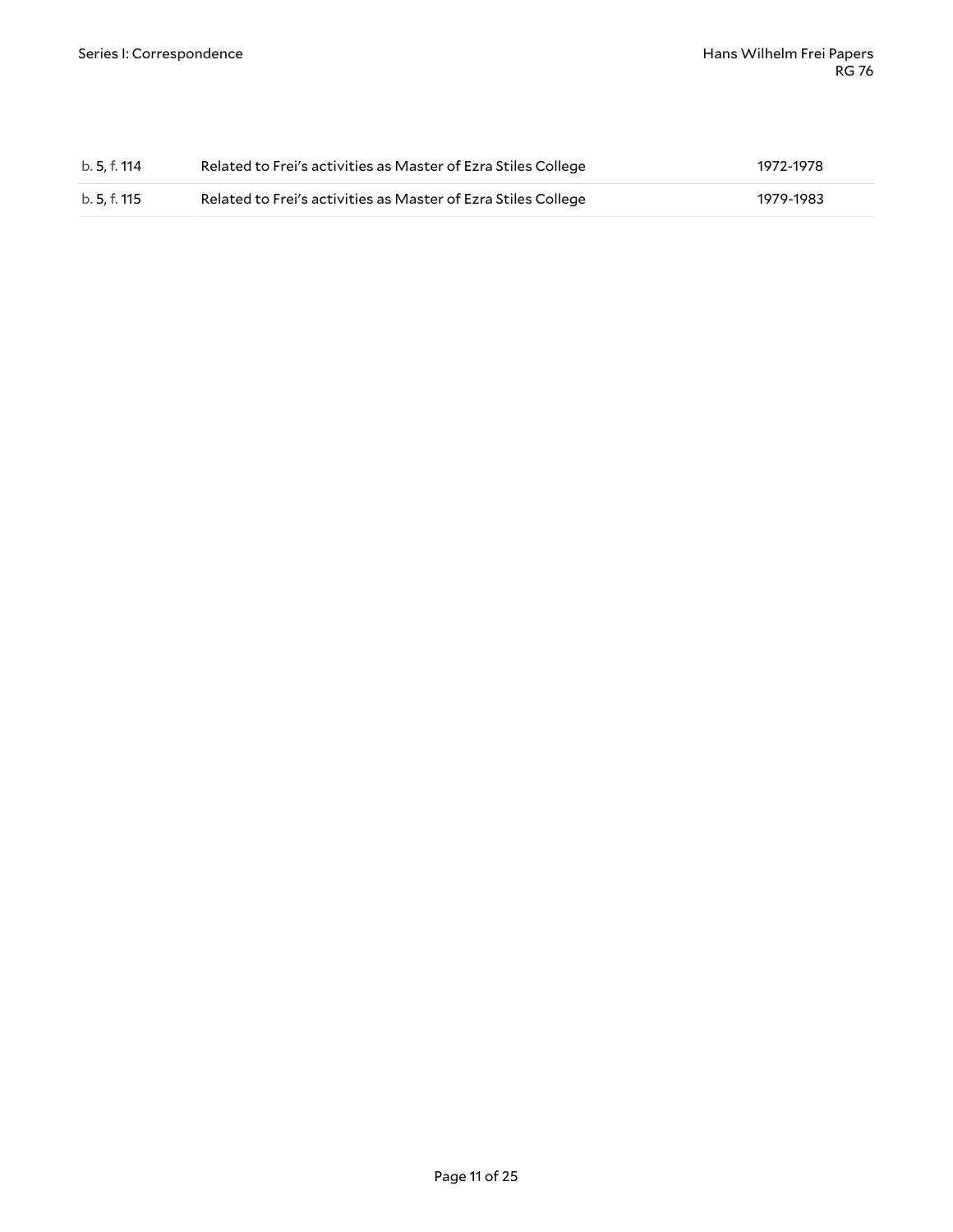### <span id="page-11-0"></span>**Series II: Professional Activities, Committees, and Projects, 1972–1988**

This Series is divided into three sections:

- A Consultation visits
- B Publication projects / grant applications
- C Yale-related

<span id="page-11-3"></span><span id="page-11-2"></span><span id="page-11-1"></span>

|                   | Consultation visits                                                                                     |               |
|-------------------|---------------------------------------------------------------------------------------------------------|---------------|
| b. 6, f. 116      | Duke University, Department of Religious Studies                                                        | 1985          |
| b. 6, f. 117      | Harvard Divinity School                                                                                 | 1987          |
| b. 6, f. 118      | Montclair State College, School of Humanities                                                           | 1979          |
| b. 6, f. 119      | Union Theological Seminary, New York                                                                    | 1980          |
| b. 6, f. 120      | University of Missouri, Department of Religious Studies                                                 | 1984          |
| b. 6, f. 121      | University of Virginia, Department of Religion                                                          | 1980          |
|                   | Publication projects / grant applications                                                               |               |
| b. 6, f. 122      | The Robert L. Calhoun Lectures Project in the History of Christian Doctrine                             | 1983-1984     |
| b. 6, f. 123      | NEH application for "A Typology of Modern Christian Thought" project                                    | 1986          |
| b. 6, f. 123      | Proposed volume of essays in honor of George Lindbeck (published in 1990:<br>Bruce D. Marshall, editor) | 1987          |
|                   | Yale-related                                                                                            |               |
| b. 7, f. 124      | Department of Religious Studies - Memos, reports                                                        | 1972-1988     |
| b. 7, f. 125      | Department of Religious Studies - Notes on conversations                                                | 1982-1984     |
| b. 7, f. 126      | Department of Religious Studies - Regarding faculty salaries                                            | 1981-1983     |
| b. 7, f. 127      | The Elizabethan Club of Yale University                                                                 | 1984-1985     |
| b. 7, f. 128      | Honorary Degrees Committee                                                                              | 1982-1983     |
| b. 7, f. 129, 130 | Humanities Advisory Committee- Minutes                                                                  | 1980-1983     |
| b. 7, f. 131      | Humanities Advisory Committee- Report of Ad Hoc Committee on Faculty<br>Appointments                    | 1981-1982     |
| b. 7, f. 131      | Humanities Advisory Committee- Faculty statistics, etc.                                                 | undated       |
| b. 7, f. 132      | Religious Studies Graduate Admissions Committee                                                         | 1988, undated |
| b. 7, f. 133      | Scholars of the House program                                                                           | 1974          |
| b. 7, f. 134      | Search Committees- American Religious History                                                           | 1984-1985     |
| b. 7, f. 135      | Search Committees- Islamic Religion                                                                     | 1983          |
| b. 7, f. 136      | Search Committees-History of Judaism (including background material re:<br>Judaic Studies program)      | 1981-1982     |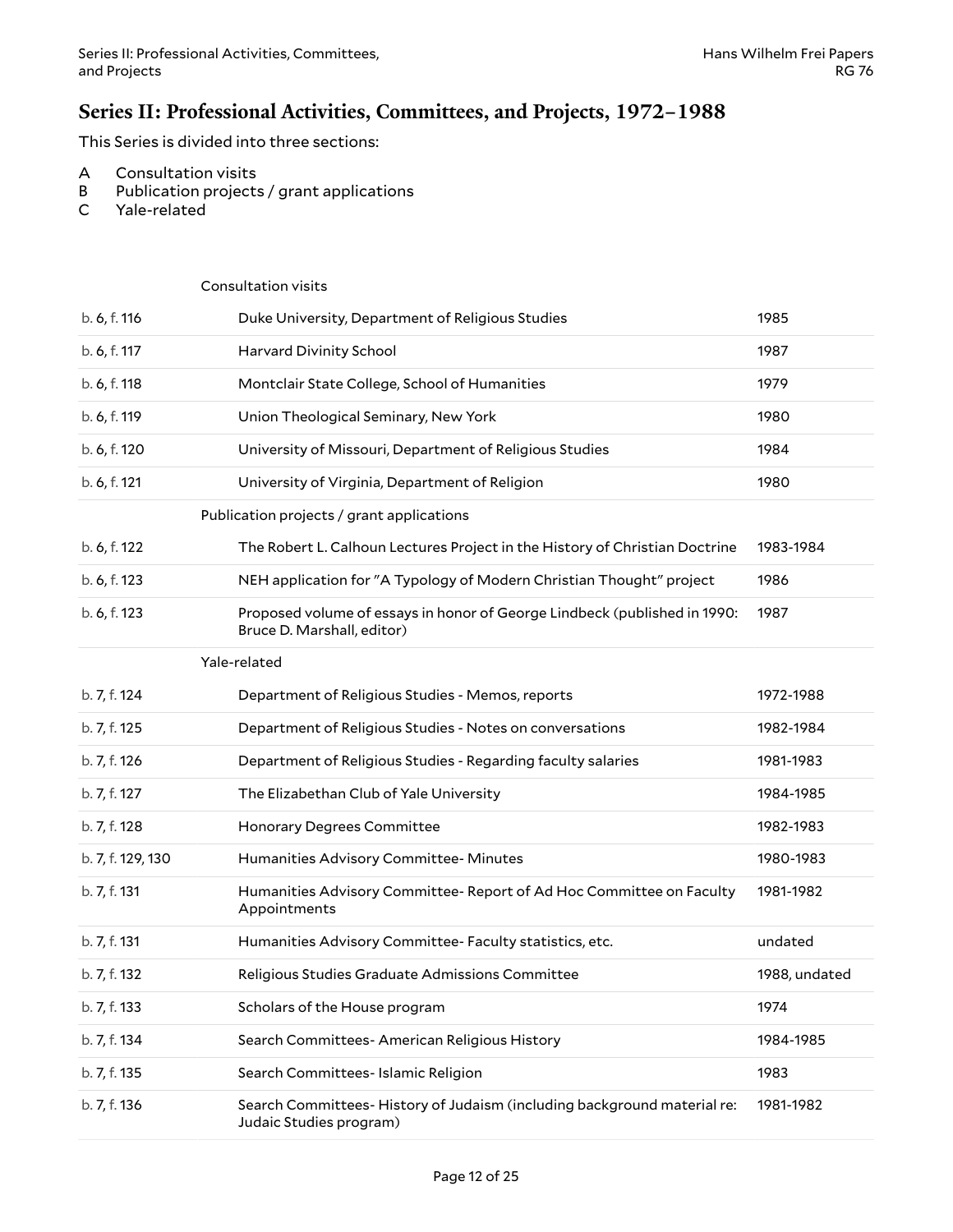Yale-related (continued)

| b. 7. f. 137 | Yale Divinity School / Department of Religious Studies relations | 1972-1984 |
|--------------|------------------------------------------------------------------|-----------|
| b. 7, f. 138 | <b>Yale Police Advisory Committee</b>                            | 1972-1973 |
| b. 7. f. 139 | Miscellaneous                                                    | 1972-1988 |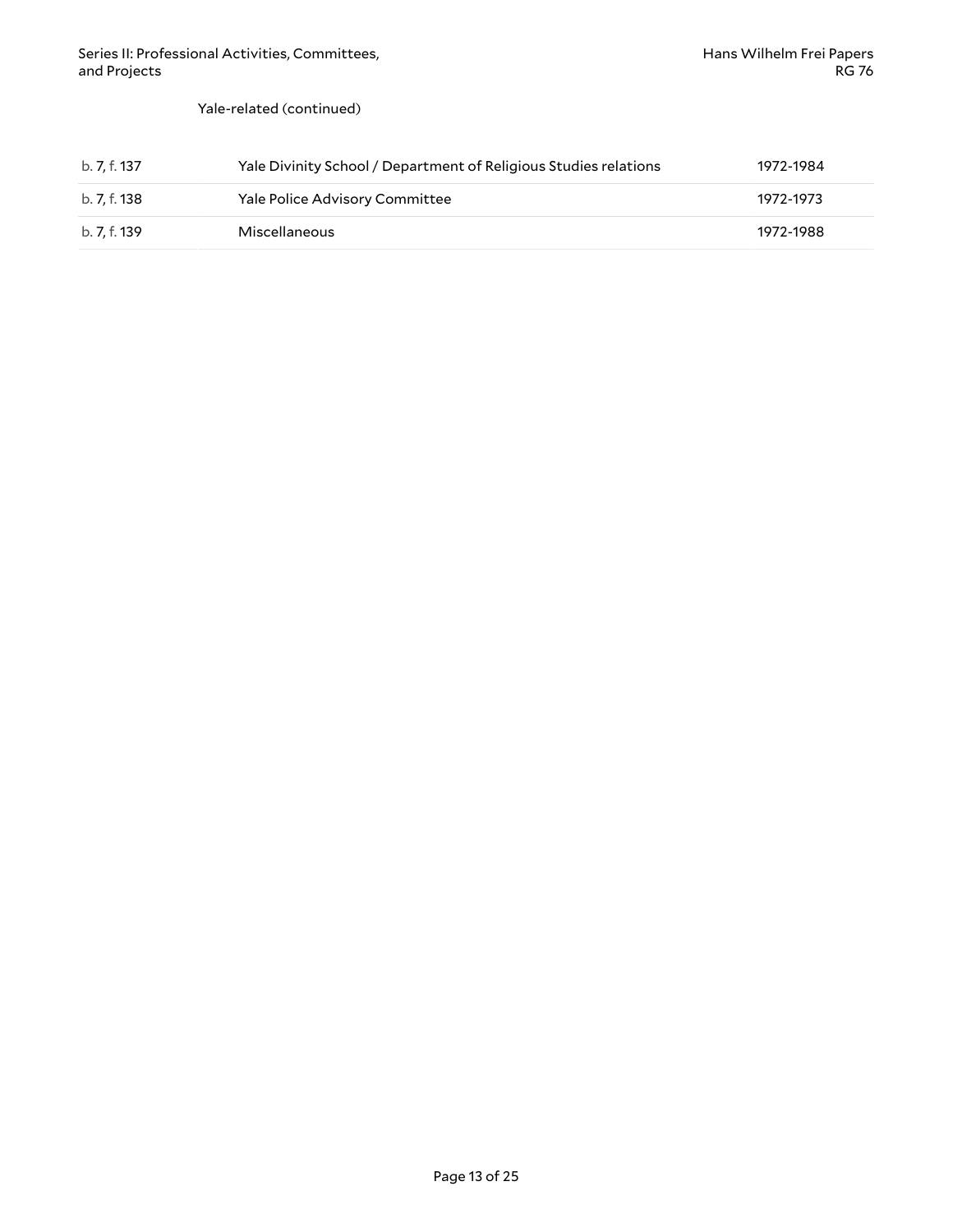### <span id="page-13-0"></span>**Series III: Writings, 1953–1992**

This Series is divided into seven sections:

- A Monographs
- B Articles / chapters
- C Book reviews
- D Lectures / papers
- E Sermons / addresses / prayers
- F Unpublished writings
- G Reviews of Frei's work

<span id="page-13-2"></span><span id="page-13-1"></span>

| b. 8, f. 139a     | Bibliography of Frei's works                                                                                                                                                                                        |      |
|-------------------|---------------------------------------------------------------------------------------------------------------------------------------------------------------------------------------------------------------------|------|
|                   | Monographs                                                                                                                                                                                                          |      |
| b. 8, f. 140      | The Eclipse of Biblical Narrative: abstracts, journals reviewing                                                                                                                                                    | 1974 |
| b. 8, f. 141      | The Identity of Jesus Christ: photocopy of book                                                                                                                                                                     | 1975 |
| b. 8, f. 141a-h   | Types of Christian Theology: drafts and copy received from Yale University<br>Press; Placher and Hunsinger draft                                                                                                    | 1992 |
|                   | Articles / chapters                                                                                                                                                                                                 |      |
| b. 9, f. 142      | "Niebuhr's Theological Background"                                                                                                                                                                                  | 1957 |
| b. 9, f. 142      | "The Theology of H. Richard Niebuhr" in Faith and Ethics: the Theology of H.<br>Richard Niebuhr, edited by Paul Ramsey                                                                                              |      |
| b. 9, f. 143      | "Religion: Natural and Revealed" in Handbook of Christian Theology, edited<br>by M. Halverson and A. Cohen                                                                                                          | 1958 |
| b. 9, f. 144      | "Theological Reflections on the Accounts of Jesus' Death and Resurrection"<br>in The Christian Scholar, Vol. 49                                                                                                     | 1966 |
| b. 9, f. 145      | "Feuerbach and Theology" in Journal of the American Academy of Religion,<br>Vol. XXXV                                                                                                                               | 1967 |
| b. 9, f. 146      | "Karl Barth", "Albrecht Ritschl" in Encyclopedia Britannica                                                                                                                                                         | 1969 |
| b. 9, f. 147      | "Karl Barth: Theologian" in Reflection, Vol. 66                                                                                                                                                                     | 1969 |
| b. 9, f. 148      | "German Theology: Transcendence and Secularity" in Postwar German<br>Culture: an anthology                                                                                                                          | 1974 |
| b. 9, f. 149      | "An Afterword: Eberhard Busch's Biography of Karl Barth"- in Karl Barth<br>in Re-View: Posthumous Works Reviewed and Assessed, edited by H.M.<br>Rumscheidt. (see related review: "The Availability of Karl Barth") | 1981 |
| b. 9, f. 149      | "Schleiermacher and Barth in Convergence" - typescript                                                                                                                                                              | 1983 |
| b. 9, f. 150      | "In Memory of Robert L. Calhoun 1896-1983" in Reflection, Vol. 82                                                                                                                                                   | 1984 |
| b. 9, f. 151, 152 | "David Friedrich Strauss" in Nineteenth Century Religious Thought in the<br>West, edited by Ninian Smart et al.                                                                                                     | 1985 |
| b. 9, f. 153, 154 | "The 'Literal Reading' of Biblical Narrative in the Christian Tradition: Does It<br>Stretch or Will It Break?" in The Bible and the Narrative Tradition, edited by<br><b>Frank McConnell</b>                        | 1986 |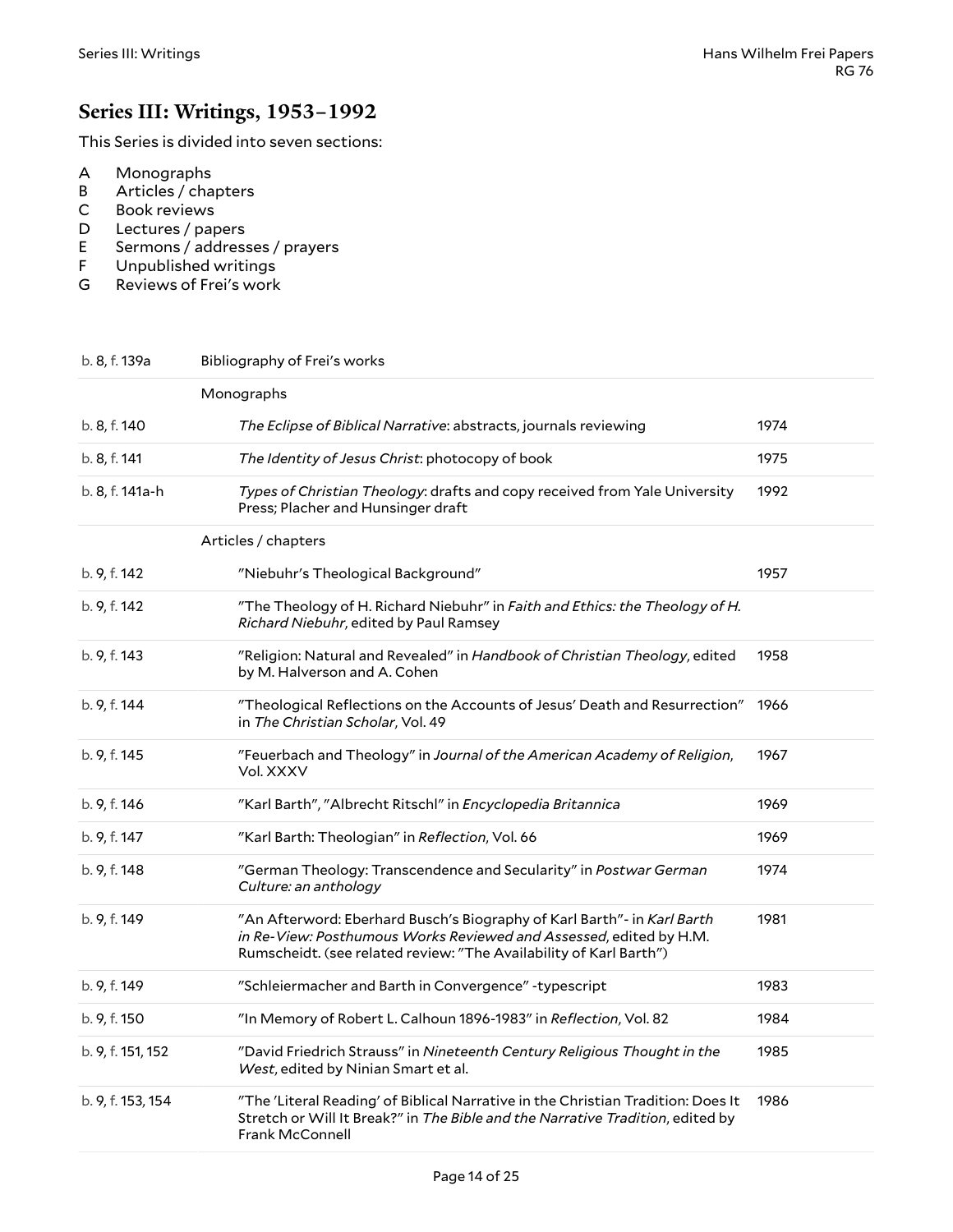#### Articles / chapters (continued)

<span id="page-14-1"></span><span id="page-14-0"></span>

| b. 9, f. 155        | "Response to Narrative Theology: An Evangelical Appraisal" in Trinity<br>Journal of Theology, Vol. 8 (response to paper by Dr. Carl Henry, published in<br>same issue)      | 1987         |
|---------------------|-----------------------------------------------------------------------------------------------------------------------------------------------------------------------------|--------------|
| b. 9, f. 156        | "Barth and Schleiermacher: Divergence and Convergence" in Barth and<br>Schleiermacher: Beyond the Impasse?, edited by J. Duke and R. Streetman                              | 1988         |
| b. 10, f. 157       | "How it All Began: One the Resurrection of Christ" in Anglican and Episcopal<br>History (see Unpublished Writings section for other essays on the Thirty-<br>Nine Articles) | 1989         |
| b. 10, f. 158       | "Narrative' in Christian and Modern Reading" in Theology and Dialogue:<br>Essays in Conversation with George Lindbeck, edited by B. Marshall                                | 1990         |
| b. 10, f. 159       | "Epilogue: George Lindbeck and The Nature of Doctrine" in Theology and<br>Dialogue: Essays in Conversation with George Lindbeck, edited by B. Marshall                      |              |
|                     | Book Reviews by Hans Wilhelm Frei                                                                                                                                           |              |
| b. 10, f. 160       | Barr, James. The Bible in the Modern World                                                                                                                                  | 1973         |
| b. 10, f. 161       | Benz, Hans Dieter (editor). The Bible as a Document of the University                                                                                                       | 1981         |
| b. 10, f. 162       | Busch, Eberhard. Karl Barth: His Life from Letters and Autobiographical Texts 1976                                                                                          |              |
| b. 10, f. 163       | Lindbeck, George. The Nature of Doctrine                                                                                                                                    | 1984         |
| b. 10, f. 164       | Massey, Marilyn Chapin. "Dividing Left from Right" (manuscript)                                                                                                             | 1981         |
| b. 10, f. 165       | Moltmann, Jurgen. The Theology of Hope                                                                                                                                      | 1967         |
| b. 10, f. 166       | Staden, Wendelgard von. Darkness over the Valley. Growing up in Nazi<br>Germany                                                                                             | 1981         |
| b. 29, f. 351       | Additional reviews by Hans Wilhelm Frei                                                                                                                                     | 1976-1978    |
|                     | Lectures / papers                                                                                                                                                           |              |
| b. 10, f. 167       | "Remarks in Connection with a Theological Proposal", delivered at Harvard                                                                                                   | 1967         |
| b. 10, f. 168, 169  | First two Rice Lectures delivered at Rockwell (1974); George F. Thomas<br>Memorial Lecture delivered at Princeton (1978)                                                    | 1974, 1978   |
| b. 10, f. 170, 171  | "Theology and the Interpretation of Narrative: Some Hermeneutical<br>Considerations" presented to AAR Narrative Interpretation and Christian<br>Theology Group              | 1982         |
| b. 10, f. 172, 172a | Shaffer Lectures delivered at Yale                                                                                                                                          | 1983         |
| b. 11, f. 172b      | "Conflicts in Interpretation: Resolution, Armistice or Co-existence"<br>Thompson Lecture                                                                                    | 1986         |
| b. 11, f. 172b      | "Conflicts in Interpretation": published version in Theology Today                                                                                                          | October 1992 |
| b. 11, f. 173       | "To Give and Receive: Christian Life Across the Barriers" Trinity Institute                                                                                                 | 1986         |
| b. 11, f. 173a-173c | "Academic Theology: a Lost Cause?" Princeton Humanities Council lectures                                                                                                    | 1987         |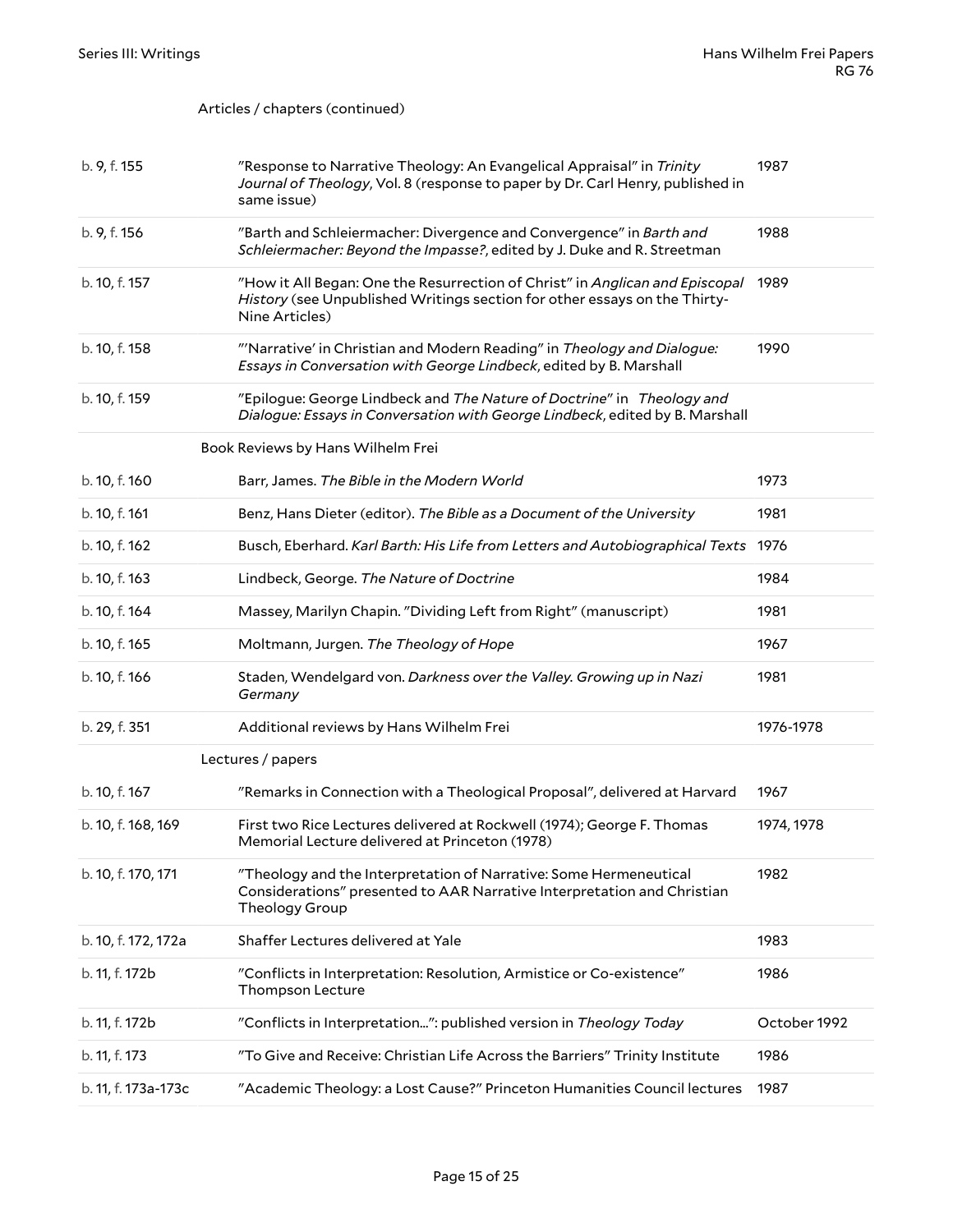#### Lectures / papers (continued)

<span id="page-15-0"></span>

| b. 11, f. 173d-173f | Cadbury Lectures University of Birmingham                                                                                                                                                                                                                                   | 1987       |
|---------------------|-----------------------------------------------------------------------------------------------------------------------------------------------------------------------------------------------------------------------------------------------------------------------------|------------|
|                     | Includes poor quality audio recording of Lecture IV received from David Ford<br>(audiocassette and CD)                                                                                                                                                                      |            |
| b. 12, f. 187       | "H. Richard Niebuhr on History, Church and Nation" Paper written for<br>Harvard Divinity School conference on Niebuhr                                                                                                                                                       | 1988       |
|                     | Sermons / addresses / prayers                                                                                                                                                                                                                                               |            |
| b. 11, f. 174       | Service for Robert L. Calhoun                                                                                                                                                                                                                                               | circa 1983 |
| b. 11, f. 175       | Graduation address, Cushing Academy                                                                                                                                                                                                                                         | 1974       |
| b. 11, f. 175a      | Exposition of John 15:1-8                                                                                                                                                                                                                                                   | undated    |
| b. 11, f. 176       | On occasion of retirement of Deno Geanankoplos                                                                                                                                                                                                                              | undated    |
| b. 11, f. 177       | "Reflections upon the Retirement of Julian Hartt"                                                                                                                                                                                                                           | undated    |
| b. 11, f. 178       | Re: Douglas Clyde Macintosh                                                                                                                                                                                                                                                 | undated    |
| b. 11, f. 178a      | Service for R. Paul Ramsey                                                                                                                                                                                                                                                  | 1988       |
| b. 11, f. 179       | Re: George Vrooman as Fellow of Ezra Stiles College<br>1983                                                                                                                                                                                                                 |            |
| b. 11, f. 180       | Weddings                                                                                                                                                                                                                                                                    |            |
| b. 11, f. 181       | Statement re: Shockley-Rusher meeting at Yale                                                                                                                                                                                                                               | 1975       |
| b. 11, f. 182, 183  | Unidentified occasions                                                                                                                                                                                                                                                      | undated    |
|                     | Unpublished writings                                                                                                                                                                                                                                                        |            |
| b. 12, f. 184       | Letter to Prof. Gary Comstock, Iowa State University in response to essay by 1984<br>Comstock                                                                                                                                                                               |            |
| b. 12, f. 185       | "A Typology of Modern Christian Thought"                                                                                                                                                                                                                                    | circa 1985 |
| b. 12, f. 186       | Three essays for projected commentary on the Anglican Thirty-Nine<br>circa 1988<br>Articles of Religion, edited by John Woolverton: "Article III: Of the Going<br>Down of Christ into Hell"; "Article IV: Of the Resurrection of Christ"; "Article<br>V: Of the Holy Ghost" |            |
| b. 12, f. 187a      | Re: Max Weber The Protestant Ethic and the Spirit of Capitalism                                                                                                                                                                                                             | undated    |
| b. 12, f. 188       | Re: Sterling Memorial Library sources on the Enlightenment                                                                                                                                                                                                                  | undated    |
| b. 12, f. 189       | Re: hermeneutics and Beardslee                                                                                                                                                                                                                                              | undated    |
| b. 12, f. 189       | "God's Patience and Our Work"                                                                                                                                                                                                                                               | undated    |
| b. 12, f. 189       | Proposal for article re. George Lindbeck                                                                                                                                                                                                                                    | undated    |
| b. 12, f. 189a      | Fragments and unidentified                                                                                                                                                                                                                                                  | undated    |
| b. 12, f. 183a      | "Report of Hans Frei to Faculty-Trustee Committee on Educational Program<br>- January 19, 1953" - written while Assistant Professor at Wabash College                                                                                                                       | 1953       |

<span id="page-15-2"></span><span id="page-15-1"></span>Reviews of Hans Wilhelm Frei's work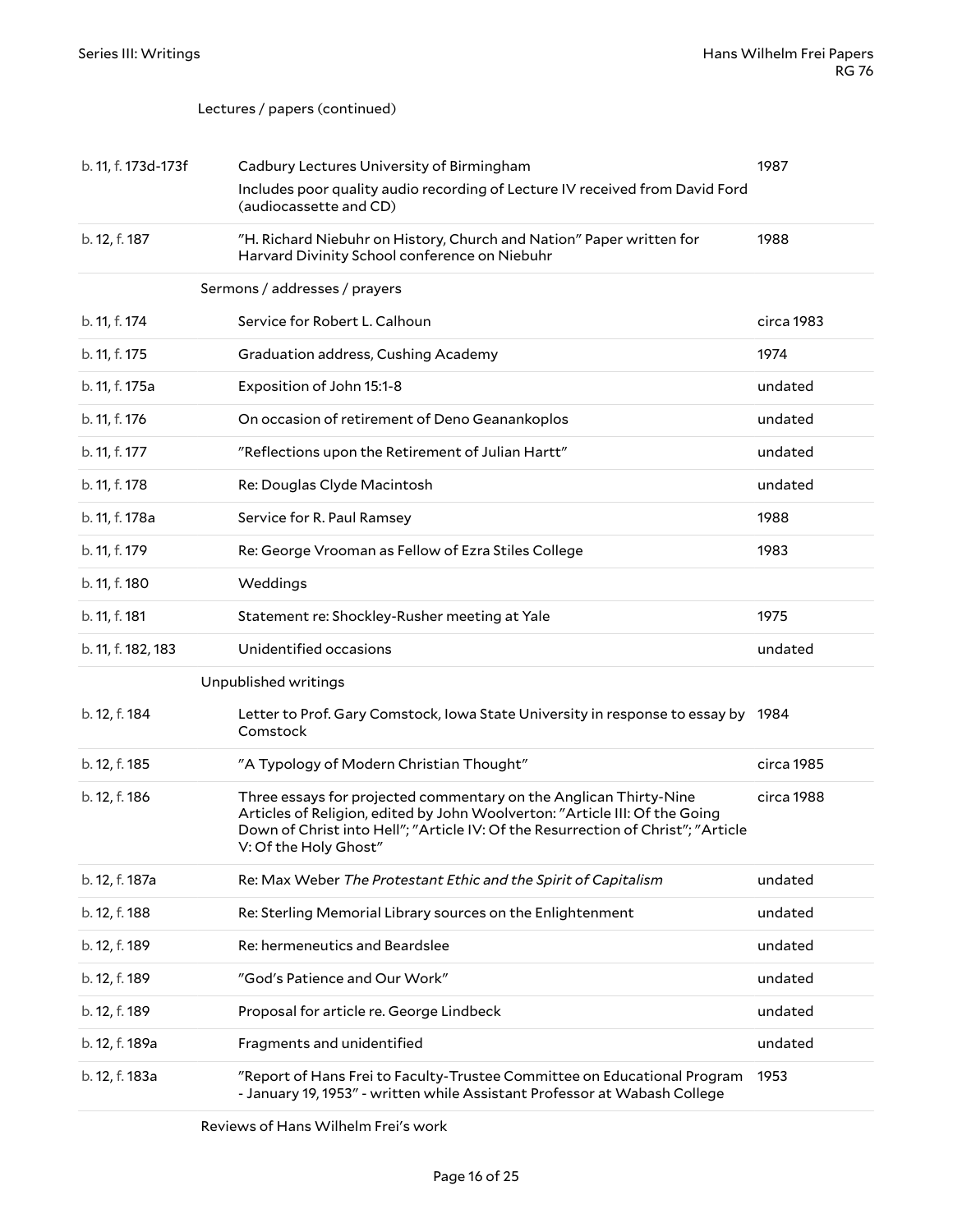#### Reviews of Hans Wilhelm Frei's work (continued)

| b. 12, f. 190     | Unidentified review with extensive annotations by Hans Wilhelm Frei                               | undated   |
|-------------------|---------------------------------------------------------------------------------------------------|-----------|
| b. 12, f. 191     | "A Critical Appreciation of Frei's The Eclipse of Biblical Narrative by Eugene<br>M. Klaaren      | 1981      |
| b. 29, f. 346-347 | Numerous reviews of Frei's The Eclipse of Biblical Narrative                                      | 1975-1977 |
| b. 29, f. 348-349 | Numerous reviews of The Identity of Jesus Christ: The Hermeneutical Bases<br>of Dogmatic Theology | 1975-1978 |
| b. 29, f. 350     | Review of Types of Christian Theology by Leanne Van Dyk                                           | undated   |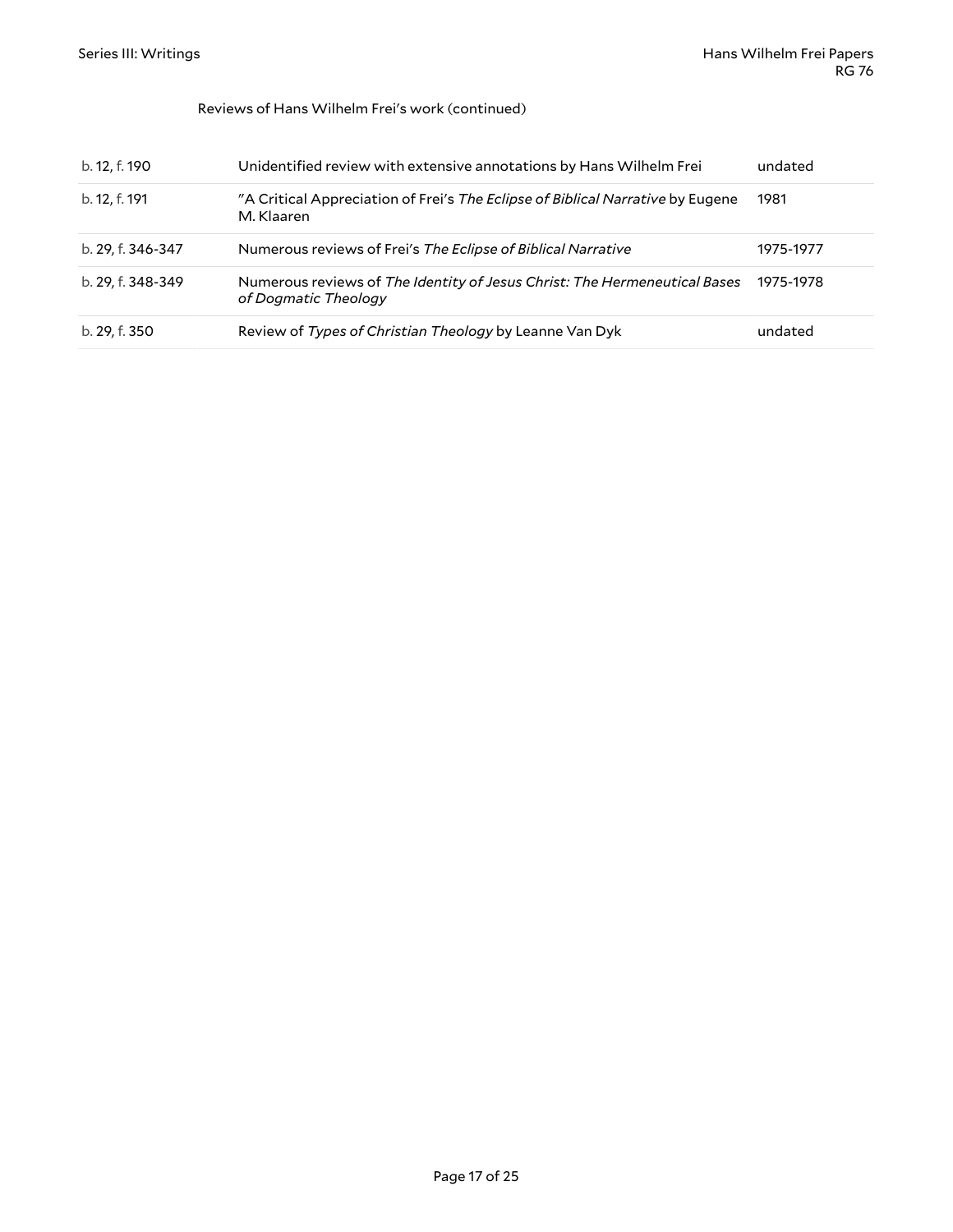### <span id="page-17-0"></span>**Series IV: Course-Related Material, 1967–1988**

Actual course titles are listed in quotation marks. Some courses were designated by course number only; titles have been provided to indicate the scope of the course. A few sample student papers have been included in the Series to illustrate the type of work required for courses.

<span id="page-17-1"></span>

|                                       | Courses                                                                                                                                                                                                 |                        |
|---------------------------------------|---------------------------------------------------------------------------------------------------------------------------------------------------------------------------------------------------------|------------------------|
| b. 13, f. 192-195                     | "Barth, Bultmann, Tillich" (RS377a, RS377b)                                                                                                                                                             | 1978-1984              |
| b. 13, f. 196                         | "Christology" (RS579b)                                                                                                                                                                                  | 1988                   |
| b. 13, f. 197                         | "Contemporary Christian Thought" (RS23a)                                                                                                                                                                | 1972                   |
| b. 13, f. 198, 199                    | "The Formation of German Religious Thought in the Passage from<br>Enlightenment to Romanticism" (RS371b)<br>This folder also includes a draft reply to a critique of 'The Identity of Jesus<br>Christ'. | undated                |
| b. 13, f. 200                         | "Hermeneutics"                                                                                                                                                                                          | 1984 summer            |
| b. 13, f. 201, 202                    | "Theological Hermeneutics"                                                                                                                                                                              | 1976, 1978             |
| b. 14, f. 203                         | "Theological Hermeneutics"                                                                                                                                                                              | 1976                   |
| b. 14, f. 204                         | "Biblical and Theological Hermeneutics" (RS864b)                                                                                                                                                        | undated                |
| b. 14, f. 205, 206                    | "Philosophical and Biblical Hermeneutics" (RS876b)                                                                                                                                                      | undated                |
| b. 14, f. 207, 208                    | "Conflicts in Biblical Interpretation" (RS376a)                                                                                                                                                         | 1977                   |
| b. 14, f. 209, 210                    | Hermeneutics - lecture notes on Dilthey, Schleiermacher, Heidegger, syllabi                                                                                                                             | 1967, 1978,<br>undated |
| b. 14, f. 211-218b.<br>15, f. 219-229 | "Modern Christian Thought 1650-1830"                                                                                                                                                                    | 1978-1987              |
| b. 15, f. 230-239b.<br>16, f. 240-249 | "Modern Christian Thought 1830-1950"                                                                                                                                                                    | 1982-1988              |
| b. 16, f. 250                         | "Modernity as Temptation" (N.E.H. summer program)                                                                                                                                                       | 1976                   |
| b. 16, f. 251                         | "Political Theology" (RS890b)                                                                                                                                                                           | 1986                   |
| b. 16, f. 252                         | Religious Studies 39b / Barth-Harnack discussion                                                                                                                                                        | undated                |
| b. 16, f. 253                         | Religious Studies 23b / Contemporary issues in theology                                                                                                                                                 | 1975                   |
| b. 17, f. 254                         | Religious Studies 44a / Hermeneutics                                                                                                                                                                    | 1973                   |
| b. 17, f. 255                         | Religious Studies 82c / Enlightenment                                                                                                                                                                   | 1975                   |
| b. 17, f. 256                         | "The Theology of Schleiermacher" (RS851b)                                                                                                                                                               | 1985                   |
| b. 17, f. 257-260                     | "Theological Method"                                                                                                                                                                                    | 1983-1987              |
| b. 17, f. 261                         | "Guided Readings in Theological Method"                                                                                                                                                                 | 1978                   |
| b. 17, f. 262                         | Barth tutorial                                                                                                                                                                                          |                        |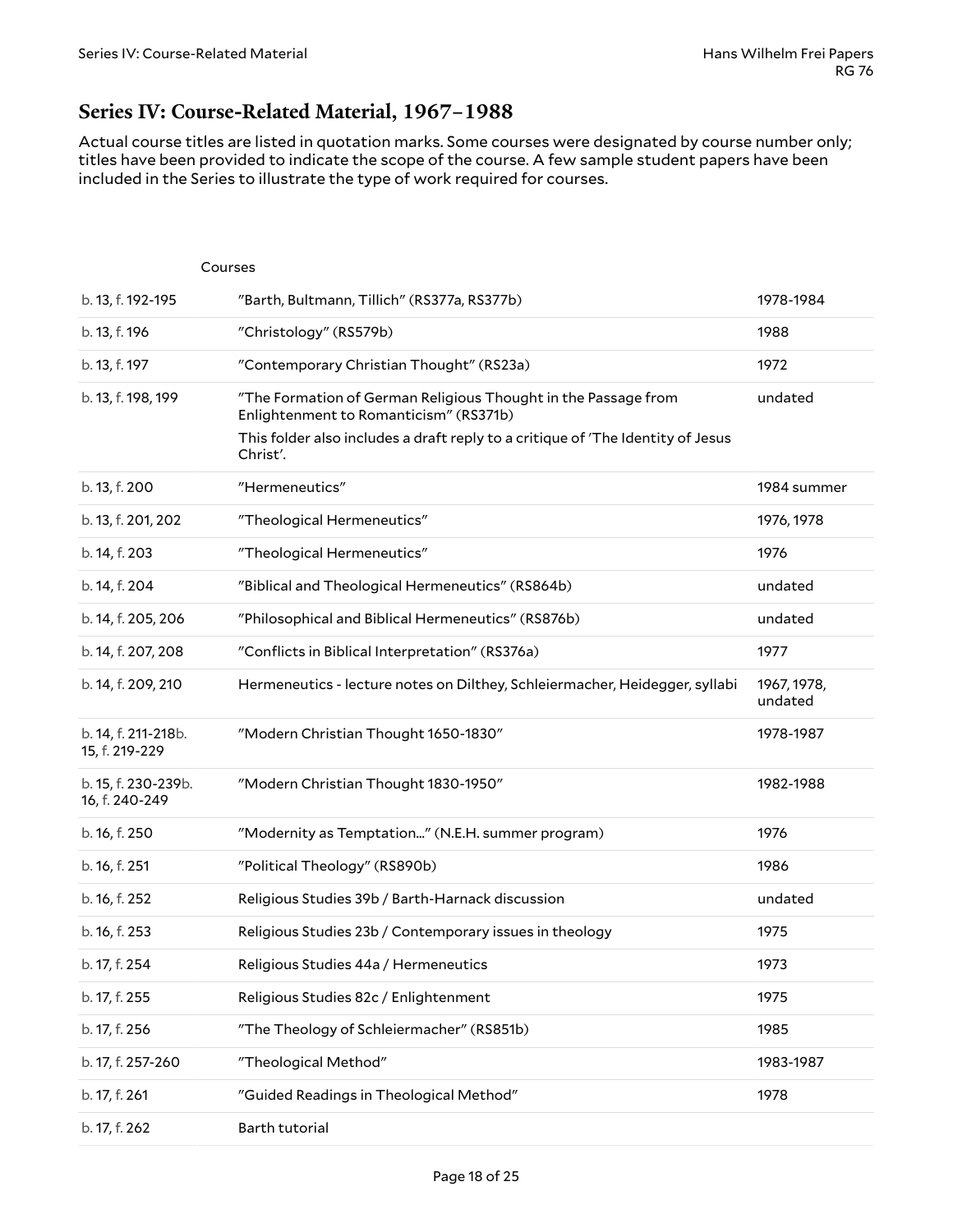#### <span id="page-18-1"></span><span id="page-18-0"></span>Courses (continued)

<span id="page-18-2"></span>

| b. 17, f. 263     | Kant tutorial                                                                                |  |  |
|-------------------|----------------------------------------------------------------------------------------------|--|--|
|                   | Student papers                                                                               |  |  |
| b. 18, f. 264-267 | Related to various courses                                                                   |  |  |
|                   | Miscellaneous and partial course lectures                                                    |  |  |
| b. 18, f. 268     | Biblical criticism in the 19th century                                                       |  |  |
| b. 18, f. 269     | German idealism and social history                                                           |  |  |
| b. 18, f. 270     | Hirsch, Germany, Lutheran Reformed                                                           |  |  |
| b. 18, f. 271     | Herder                                                                                       |  |  |
| b. 18, f. 272     | Kierkegaard, Barth                                                                           |  |  |
| b. 18, f. 273     | Modern Christology                                                                           |  |  |
| b. 19, f. 274     | Nazis and churches                                                                           |  |  |
| b. 19, f. 275     | H. Richard Niebuhr / Biblical theology movement                                              |  |  |
| b. 19, f. 276     | Revelation, the Bible, and the Reformers                                                     |  |  |
| b. 19, f. 277     | 17th and 18th century Germany                                                                |  |  |
| b. 19, f. 278     | Strauss / the Task of Theology / "History, Salvation, History and Typology"                  |  |  |
| <b>Notes</b>      |                                                                                              |  |  |
| b. 19, f. 279-283 | Including re: Geertz, Michalson, Stout, problem of narrativity in general and<br>in theology |  |  |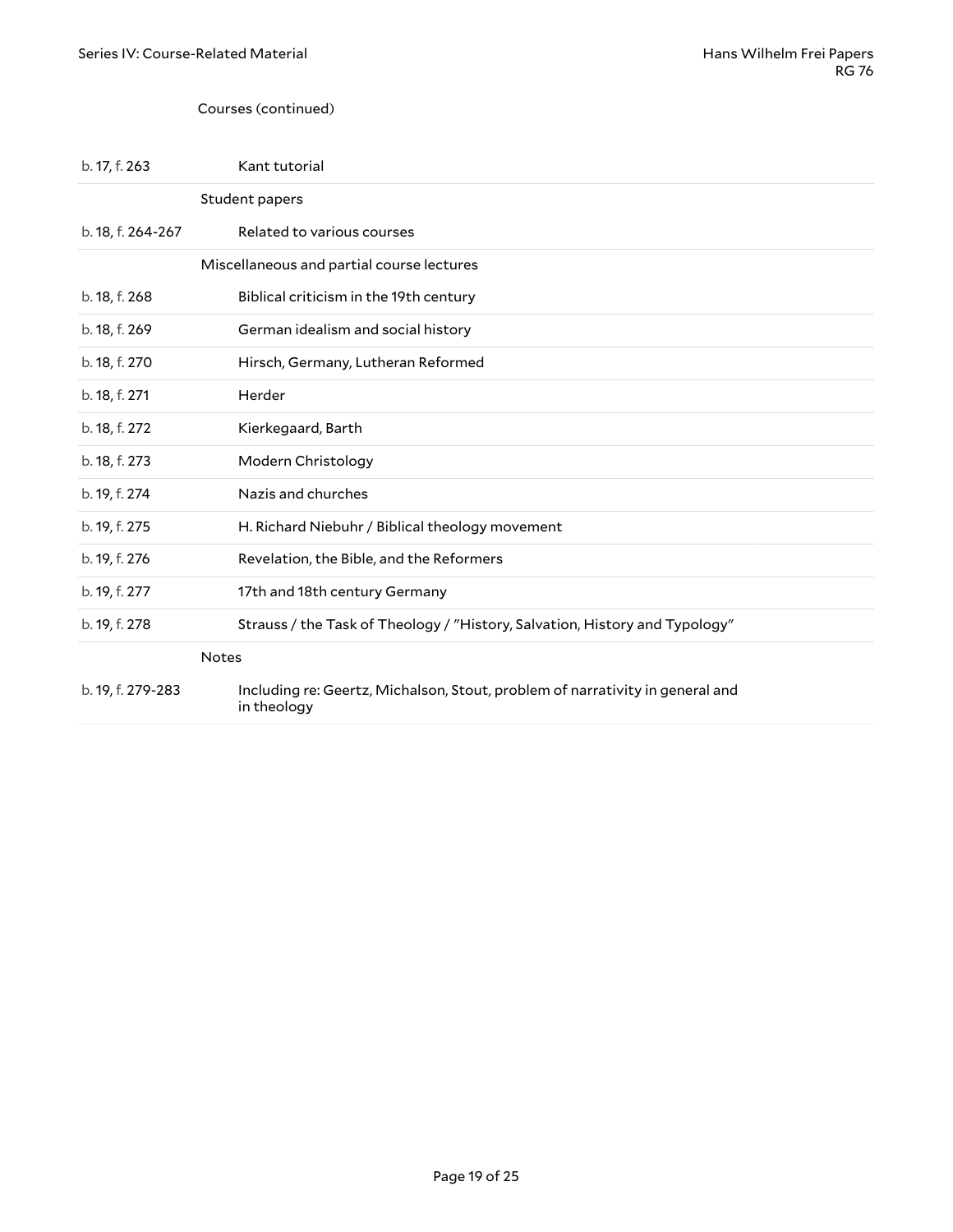## <span id="page-19-0"></span>**Series V: Collected Material, undated**

### <span id="page-19-1"></span>Typescript writings by others

| b. 19, f. 284 | Ahlers, Rolf. "The First Barmen Declaration of January 4, 1934"                                                                                                                                                                                                         |
|---------------|-------------------------------------------------------------------------------------------------------------------------------------------------------------------------------------------------------------------------------------------------------------------------|
| b. 19, f. 284 | Altizer, Thomas J.J. "The Promise of the New American Theology"                                                                                                                                                                                                         |
| b. 19, f. 284 | Beardslee, William A. "Recent Hermeneutics and Process Thought"                                                                                                                                                                                                         |
| b. 19, f. 284 | Crossan, John Dominic. "Reply to William A. Beardslee's 'Recent Hermeneutics and Process<br>Thought'"                                                                                                                                                                   |
| b. 19, f. 284 | Braude, Ann D. "The Meaning of Mediumship"; "Jewish Women in Twentieth-Century<br>America"; "News from the Spirit World: A Checklist of Spiritualist Periodicals"; "Spirits Defend<br>the Rights of Women: Spiritualism and Changing Sex Roles in 19th Century America" |
| b. 19, f. 285 | Brown, Andrew. "Is it necessary for an infallible interpreter of the Holy Scripture to be given in<br>the Church"                                                                                                                                                       |
| b. 19, f. 285 | Christian, William, Sr. "Doctrines of Religious Communities"                                                                                                                                                                                                            |
| b. 20, f. 286 | Clayton, John Powell. Various                                                                                                                                                                                                                                           |
| b. 20, f. 287 | Clebsch, William A. "The West or the World? The Crisis of the Human Studies"                                                                                                                                                                                            |
| b. 20, f. 289 | Crites, Stephen. "Christianity in the Development of Hegel's Thought"                                                                                                                                                                                                   |
| b. 20, f. 290 | Damrosch, David. "Homer Through Virgil: The Structural Rhythm of Joycean Reference"; " Non<br>Alia Sed Aliter: The Hermeneutics of Gender in Bernard of Clairvaux                                                                                                       |
| b. 20, f. 290 | Davis, G. Scott. "Ethics and Allegory"                                                                                                                                                                                                                                  |
| b. 20, f. 290 | Dawson, David. "Response to Scott Davis' 'Ethics and Allegory'"                                                                                                                                                                                                         |
| b. 20, f. 290 | Dietrich, Wendell. "The Current State of Roman Catholic Modernist Studies"; "Preface:<br>Classic Options in Interpreting Cohen's Influence on Rosenzweig"                                                                                                               |
| b. 20, f. 291 | Dilthey, Wilhelm. "The Origin of Hermeneutics"                                                                                                                                                                                                                          |
| b. 20, f. 291 | DiNoia, J.A. "Authority, Public Dissent and the Nature of Theological Thinking"                                                                                                                                                                                         |
| b. 20, f. 291 | Dunning, Stephen. "Whose 'Journey' Is It, Anyway?"                                                                                                                                                                                                                      |
| b. 20, f. 291 | Dupre, Louis. "The Christian Experience of Mystical Union"                                                                                                                                                                                                              |
| b. 20, f. 291 | Ebeling, Gerhard (translated by C. McCollough). "Hermeneutics"                                                                                                                                                                                                          |
| b. 21, f. 292 | Fraade, Steven D. "Interpreting Midrash I: Midrash and the History of Judaism"                                                                                                                                                                                          |
| b. 21, f. 292 | Gadamer, Hans-Georg. "Hermeneutics: An Introductory Talk"                                                                                                                                                                                                               |
| b. 21, f. 293 | Garet, Ronald. "Comparative Normative Hermeneutics: Scripture, Literature, Constitution"                                                                                                                                                                                |
| b. 21, f. 294 | Green, Garrett. Review of The Theological Imagination: Constructing the Concept of God by<br>Gordon D. Kaufman                                                                                                                                                          |
| b. 21, f. 294 | Hamlin, Cyrus. "The Task of Interpretation: The Hermeneutics of Hoelderlin's Patmos";<br>"Tradition and Interpretation: The Negativity of Reading"                                                                                                                      |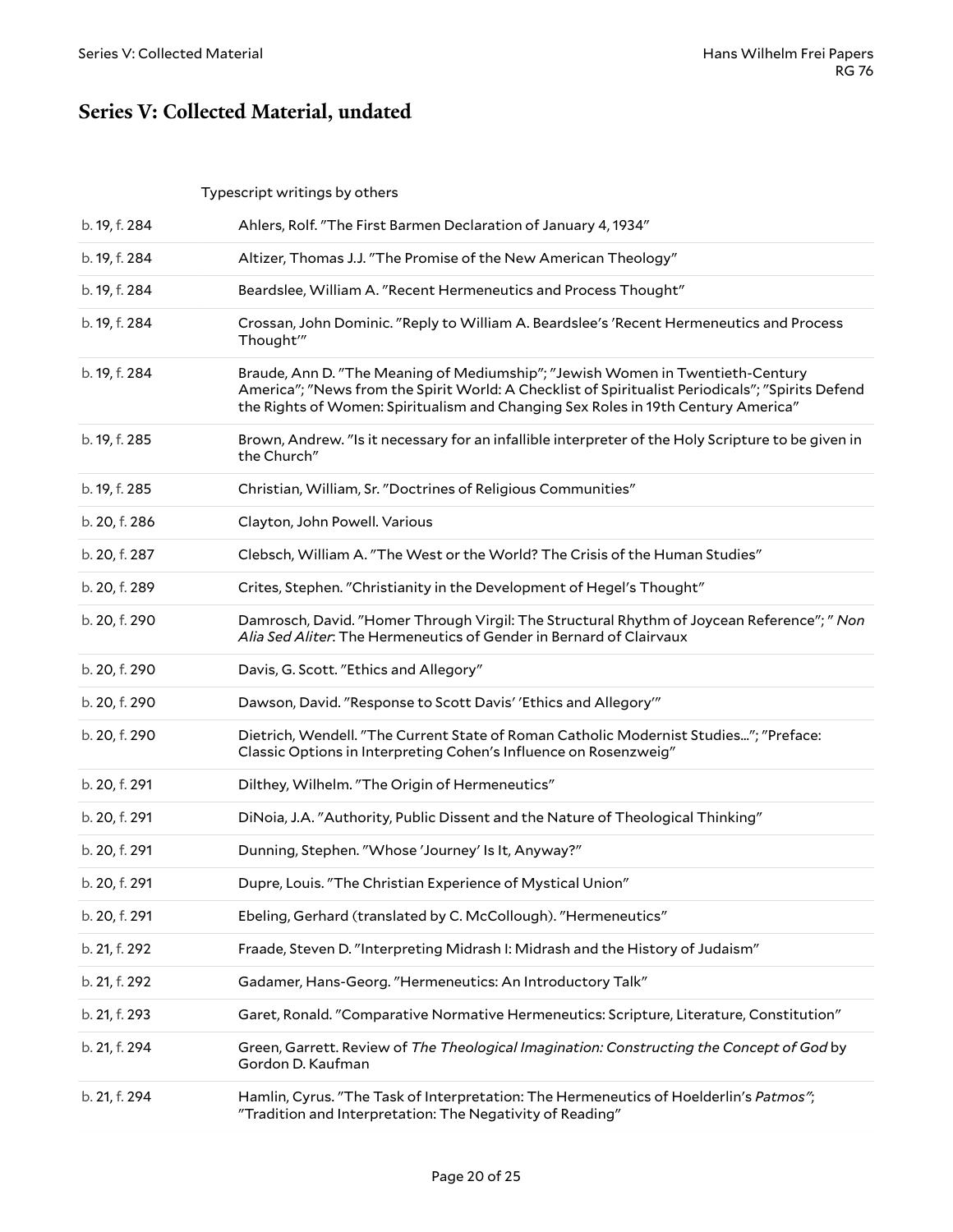### Typescript writings by others (continued)

| b. 21, f. 294      | Harvey, Van A. "Religion as Projection: The Origins of an Idea"                                                                                                                                   |
|--------------------|---------------------------------------------------------------------------------------------------------------------------------------------------------------------------------------------------|
| b. 21, f. 295      | Hauerwas, Stanley and Paul Wadell. Review of After Virtue by Alasdair MacIntyre                                                                                                                   |
| b. 21, f. 295      | Hilke, Jürgen. "The Project of a Communicative Ethic in the Work of Jürgen Habermas"                                                                                                              |
| b. 21, f. 296      | Hirsch, Emanuel. "Schleiermacher's Philosophy and Theology in Their Mature Period"                                                                                                                |
| b. 21, f. 297      | Hoffman, John C. "Story or Metaphor: The Core of Human Understanding"                                                                                                                             |
| b. 21, f. 297      | Holmer, Paul. Various                                                                                                                                                                             |
| b. 21, f. 298      | Hunsinger, George. "Barth, Barmen and the Confessing Church Today"                                                                                                                                |
| b. 21, f. 298      | Hutchison, John A. "Two Questions to Paul Ricoeur"                                                                                                                                                |
| b. 21, f. 298      | Jodock, Darrell. "The Implications of the Holocaust for Living: Ethical Consequences";<br>"Theological Implications of the Holocaust for Jewish and Christian Theology"; "The Other<br>Holocaust" |
| b. 21, f. 298      | Keck, Leander. "Toward the Renewal of New Testament Christology"                                                                                                                                  |
| b. 21, f. 299, 300 | Kelsey, David H. Various                                                                                                                                                                          |
| b. 22, f. 301      | Kimball, Roger. Reviews                                                                                                                                                                           |
| b. 22, f. 301      | Lehmann, Paul. "The Ant and the Emperor"                                                                                                                                                          |
| b. 22, f. 301      | Lindbeck, George. Various                                                                                                                                                                         |
| b. 22, f. 301      | Lowe, Walter. "Barth as Critic of Dualism: Rereading the Romerbrief"; "Hans Frei and<br>Phenomenological Hermeneutics"                                                                            |
| b. 22, f. 302      | MacIntyre, Alasdair. "Epistemology and Dramatic Narrative"                                                                                                                                        |
| b. 22, f. 302      | Meeks, Wayne A. "'Since Then You Would Need to Go Out of the World': Group Boundaries in<br>Pauline Christianity"                                                                                 |
| b. 22, f. 303      | Meyer, Paul. Re: Romans 9:1 - 11:36 "The Justification of Jesus"                                                                                                                                  |
| b. 22, f. 304, 305 | Michalson, Gordon, Jr. "Lessing's 'Ugly Ditch': A Study of Theology and History"                                                                                                                  |
| b. 22, f. 306      | Miller, J. Hillis. "Parable and Performative in the Gospels and in Modern Literature"                                                                                                             |
| b. 22, f. 306      | Ochs, Peter. "The Liberal Arts Disease: Its Neo-Scholastic Cure"; "Charles Peirce's Incomplete<br>Realism"                                                                                        |
| b. 22, f. 307      | O'Regan, Cyril. "Hegel and Boehme: Trinitarian Onto-theology and Gnostic Narrative";<br>"Augustine: The Problem of Evil and the 'Return' of Manichaeism in The City of God"                       |
| b. 23, f. 308      | Outka, Gene. "Equality and Religiousness B"                                                                                                                                                       |
| b. 23, f. 308      | Placher, William C. "Paul Ricoeur and Postliberal Theology: A Conflict of Interpretations?"                                                                                                       |
| b. 23, f. 308      | Power, William L. "Linguistic Structure and Theology"                                                                                                                                             |
| b. 23, f. 308      | Robinson, Robert B. "Literary Functions of the Genealogies of Genesis"                                                                                                                            |
| b. 23, f. 308      | Root, Michael. Various                                                                                                                                                                            |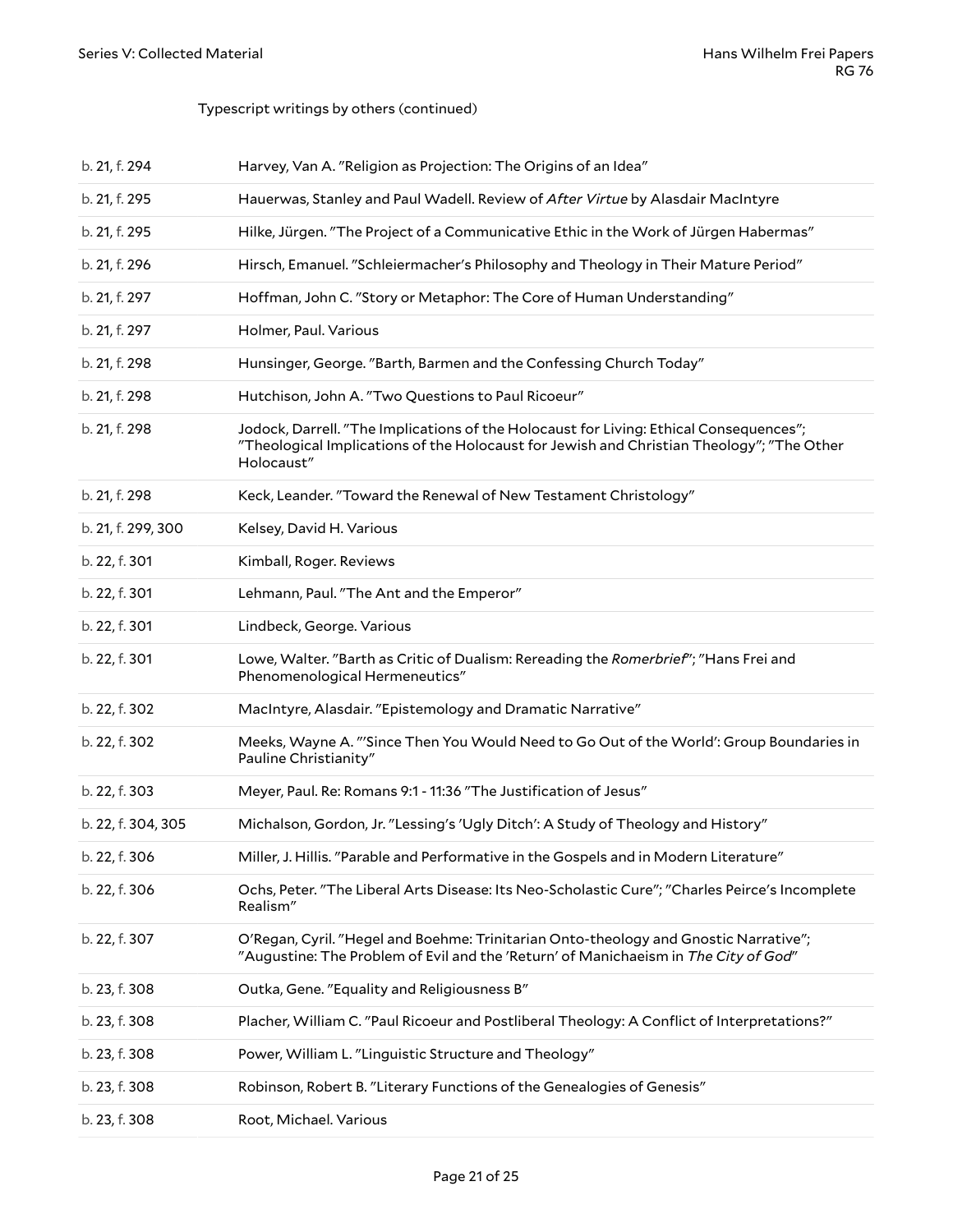Typescript writings by others (continued)

<span id="page-21-0"></span>

| b. 23, f. 309      | Rumscheidt, H. Martin. "Liberation for Solidarity: Constructive Contributions of 'Materialistic'<br><b>Exegesis of Scripture"</b>                                                                                    |
|--------------------|----------------------------------------------------------------------------------------------------------------------------------------------------------------------------------------------------------------------|
| b. 23, f. 309      | Santurri, Edmund N. Review of The Flight from Authority: Religion, Morality and the Quest for<br>Autonomy by J. Stout                                                                                                |
| b. 23, f. 309      | Stout, Jeffrey. "What is the Meaning of a Text?"                                                                                                                                                                     |
| b. 23, f. 309      | Stroup, John. "Political Theology and Secularization Theory in Germany, 1918-1939: Emanuel<br>Hirsch as a Phenomenon of His Time"; "Some Introductory Comments on the Approach to<br>Religion in Lessing and Herder" |
| b. 23, f. 310      | Szondi, Peter. "Introduction to Literary Hermeneutics"                                                                                                                                                               |
| b. 23, f. 310      | Thiel, John E. Various                                                                                                                                                                                               |
| b. 23, f. 312      | Thomas, Owen C. "Theology and Experience: The Chicago School"                                                                                                                                                        |
| b. 23, f. 312      | Wells, Jonathan. "A Theory of Intracellular Forces Based on Spin Alignment"; "Creationism,<br>Evolutionism, and Unificationism"                                                                                      |
| b. 23, f. 312      | Werpehowski, William. "Ad Hoc Apologetics"                                                                                                                                                                           |
| b. 23, f. 312      | West, Cornel. "Frederic Jameson's Marxist Hermeneutics"; "Brief description of my next book"                                                                                                                         |
| b. 23, f. 312      | Wiles, Maurice. "Whither Theology?"; "Comments on George Lindbeck's 'Theories of Religion<br>and 'Method in Theology'"                                                                                               |
| b. 23, f. 313      | Re: AAR Currents in Contemporary Christology Group                                                                                                                                                                   |
| b. 23, f. 314      | Papers from conference of "The Legacy of H. Richard Niebuhr", by Borowitz, Cady, Lee, Spohn,<br>Stout                                                                                                                |
| b. 23, f. 315      | Papers by unidentified authors                                                                                                                                                                                       |
|                    | Published Writings by others                                                                                                                                                                                         |
| b. 24, f. 316, 317 | Multiple or unidentified authors                                                                                                                                                                                     |
| b. 24, f. 318      | Ahlstrom - Churchill                                                                                                                                                                                                 |
| b. 24, f. 319      | Clayton - Crites                                                                                                                                                                                                     |
| b. 24, f. 320      | Damrosch - Doerries                                                                                                                                                                                                  |
| b. 25, f. 321      | Dove - Graham                                                                                                                                                                                                        |
| b. 25, f. 322      | Gustafson - Hartmann                                                                                                                                                                                                 |
| b. 25, f. 323      | Heyer - Levi-Strauss                                                                                                                                                                                                 |
| b. 25, f. 324      | Lindbeck - Lowe                                                                                                                                                                                                      |
| b. 25, f. 325      | McKinnon - Outka                                                                                                                                                                                                     |
| b. 25, f. 326      | Pettit                                                                                                                                                                                                               |
| b. 25, f. 327      | Placher - Raboteau                                                                                                                                                                                                   |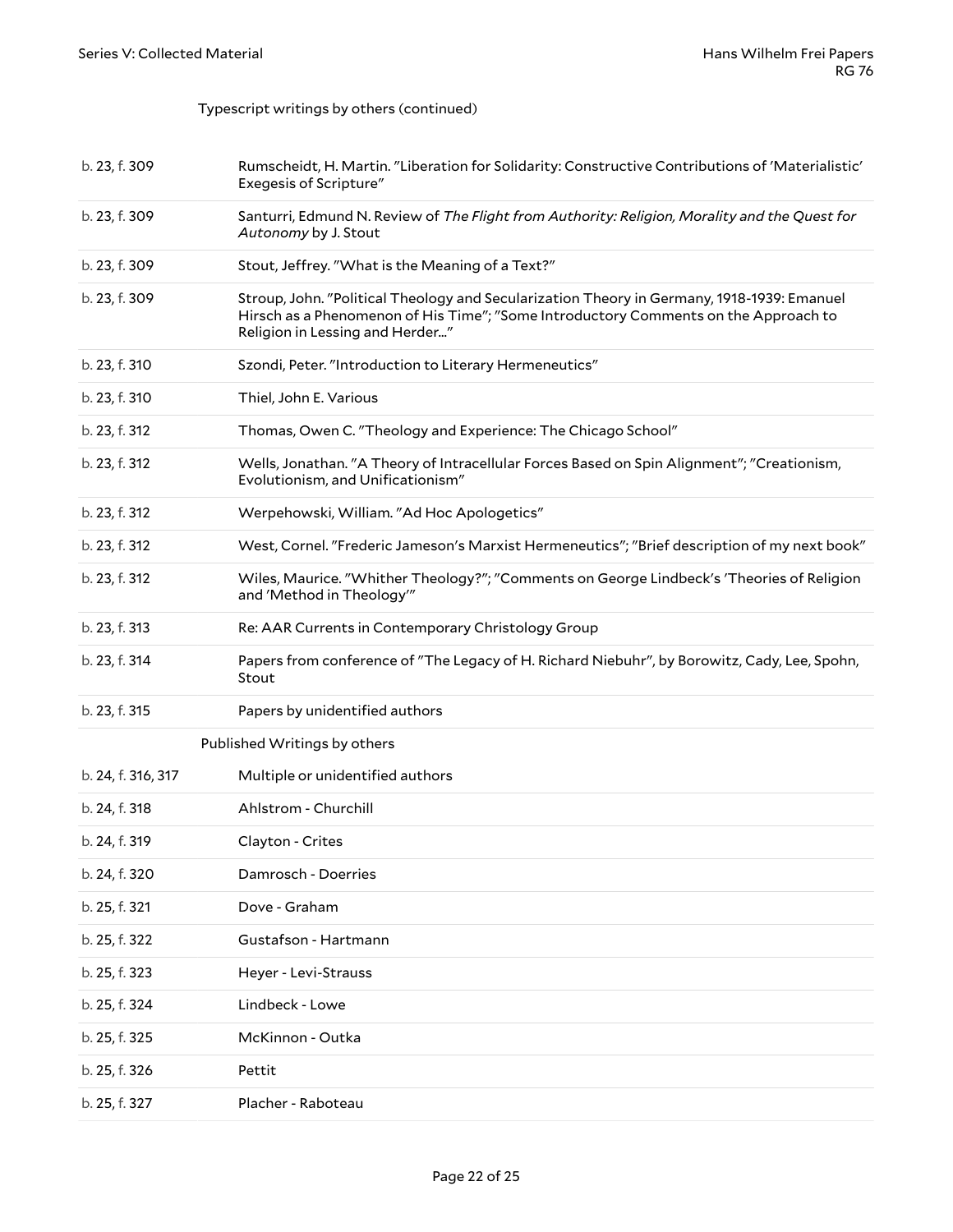#### Published Writings by others (continued)

<span id="page-22-0"></span>

| b. 26, f. 328    | Ricoeur                                                           |  |
|------------------|-------------------------------------------------------------------|--|
| b. 26, f. 329    | Rumscheidt - Searle                                               |  |
| b. 26, f. 330    | Smith - Sykes                                                     |  |
| b. 26, f. 331    | Taylor - Woolverton                                               |  |
| b. 23, f. 311    | Thiemann                                                          |  |
| Student writings |                                                                   |  |
| b. 26, f. 332    | Partial drafts of dissertations annotated by Hans Wilhelm Frei    |  |
| b. 26, f. 333    | Sample graduate comprehensive exams                               |  |
| b. 26, f. 334    | Sample collected student papers for non-Hans Wilhelm Frei courses |  |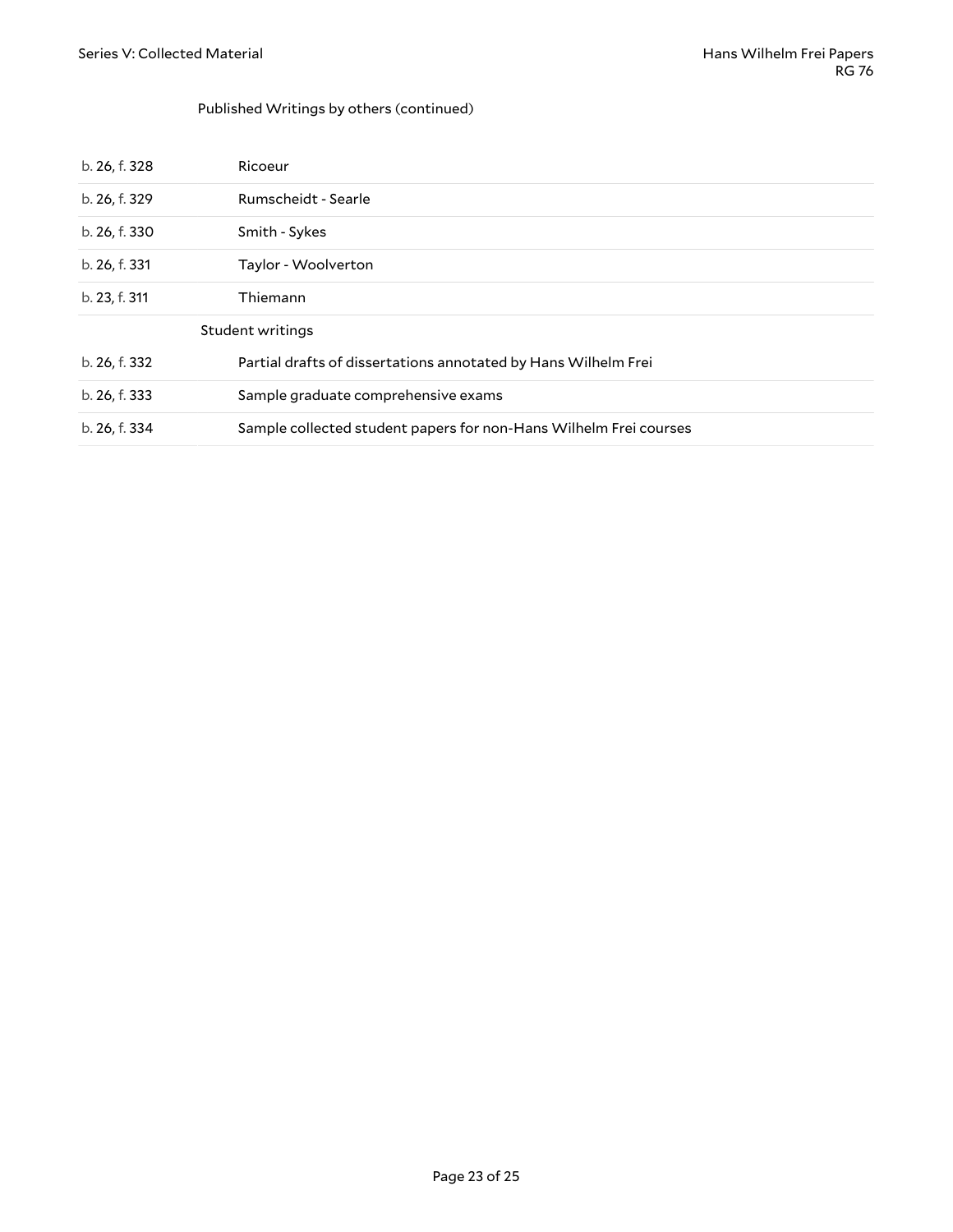## <span id="page-23-0"></span>**Series VI: Personal Items and Memorabilia, 1959–1988**

| b. 27, f. 335      | Curriculum vitae                                                  |           |
|--------------------|-------------------------------------------------------------------|-----------|
| b. 27, f. 336      | Miscellaneous biographical documentation                          |           |
| b. 27, f. 337, 338 | Calendar/date books                                               | 1959-1977 |
| b. 27, f. 339      | Memorial booklet with tributes by Kelsey, Lindbeck, Meeks, Outka  | 1988      |
| b. 27, f. 339A     | Obituary                                                          | 1988      |
| b. 27, f. 340      | Photograph - Hans Wilhelm Frei at Hendrix College                 | 1981      |
| b. 28, f. 341-345  | Samples of letters of recommendation written by Hans Wilhelm Frei | 1972-1981 |